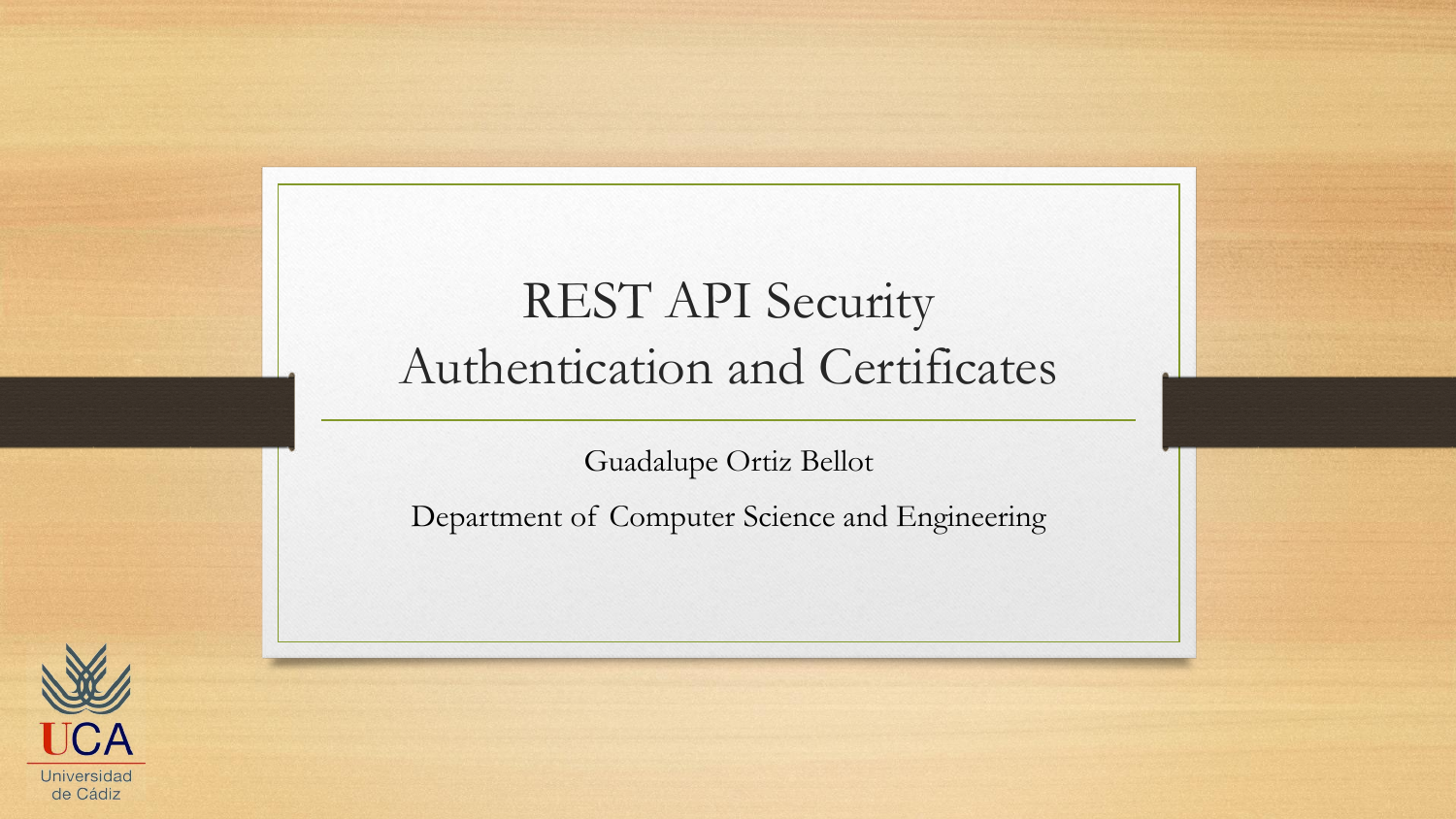- 1. REST Security Importance
- 2. XML Deployment Descriptor Definition
- 3. Basic Authentication
- 4. Digest Authentication
- 5. Securing HTTP Methods
- 6. Using Certificates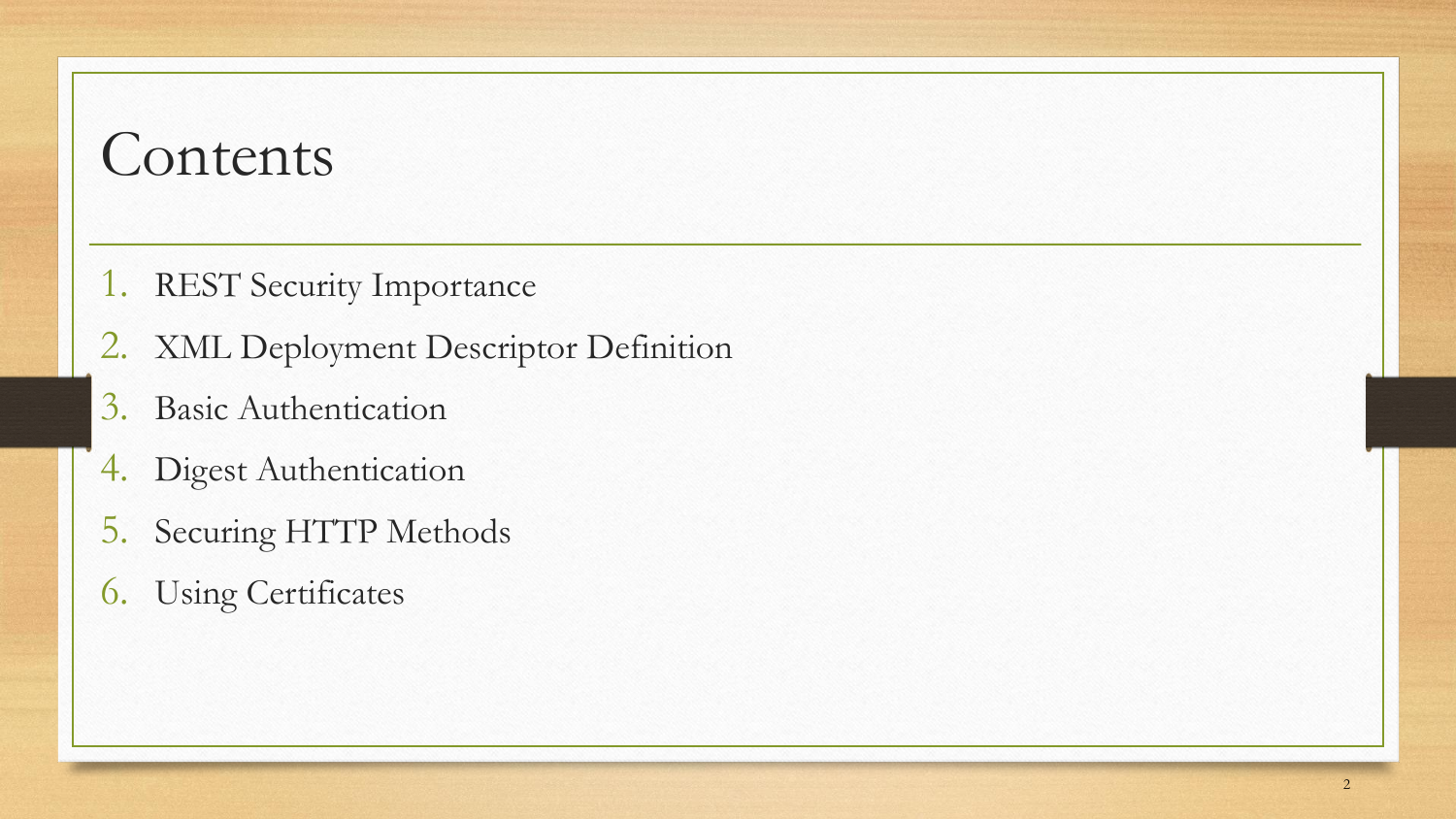#### **1. REST Security Importance**

- 2. XML Deployment Descriptor Definition
- 3. Basic Authentication
- 4. Digest Authentication
- 5. Securing HTTP Methods
- 6. Using Certificates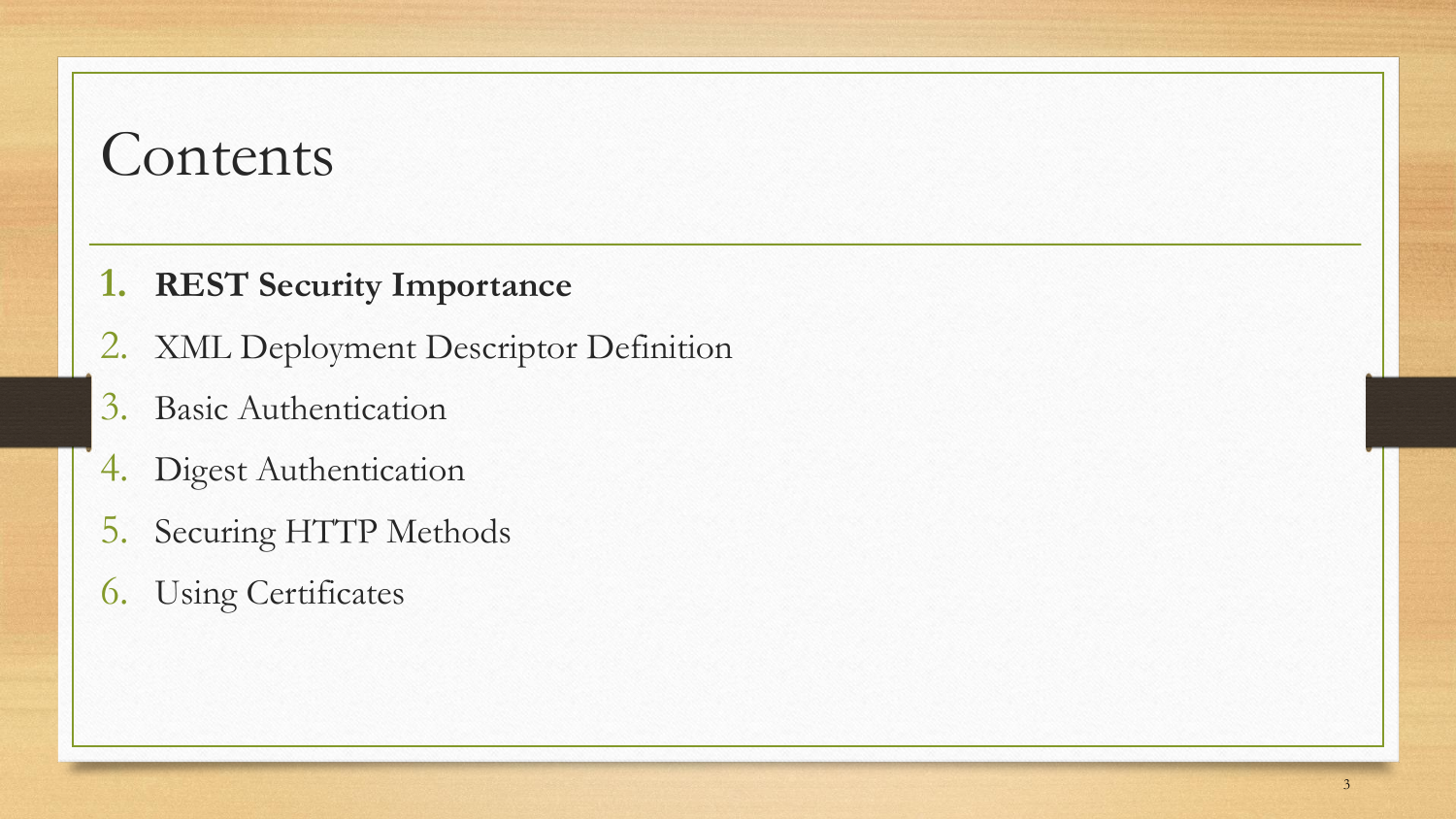## REST Security Importance



4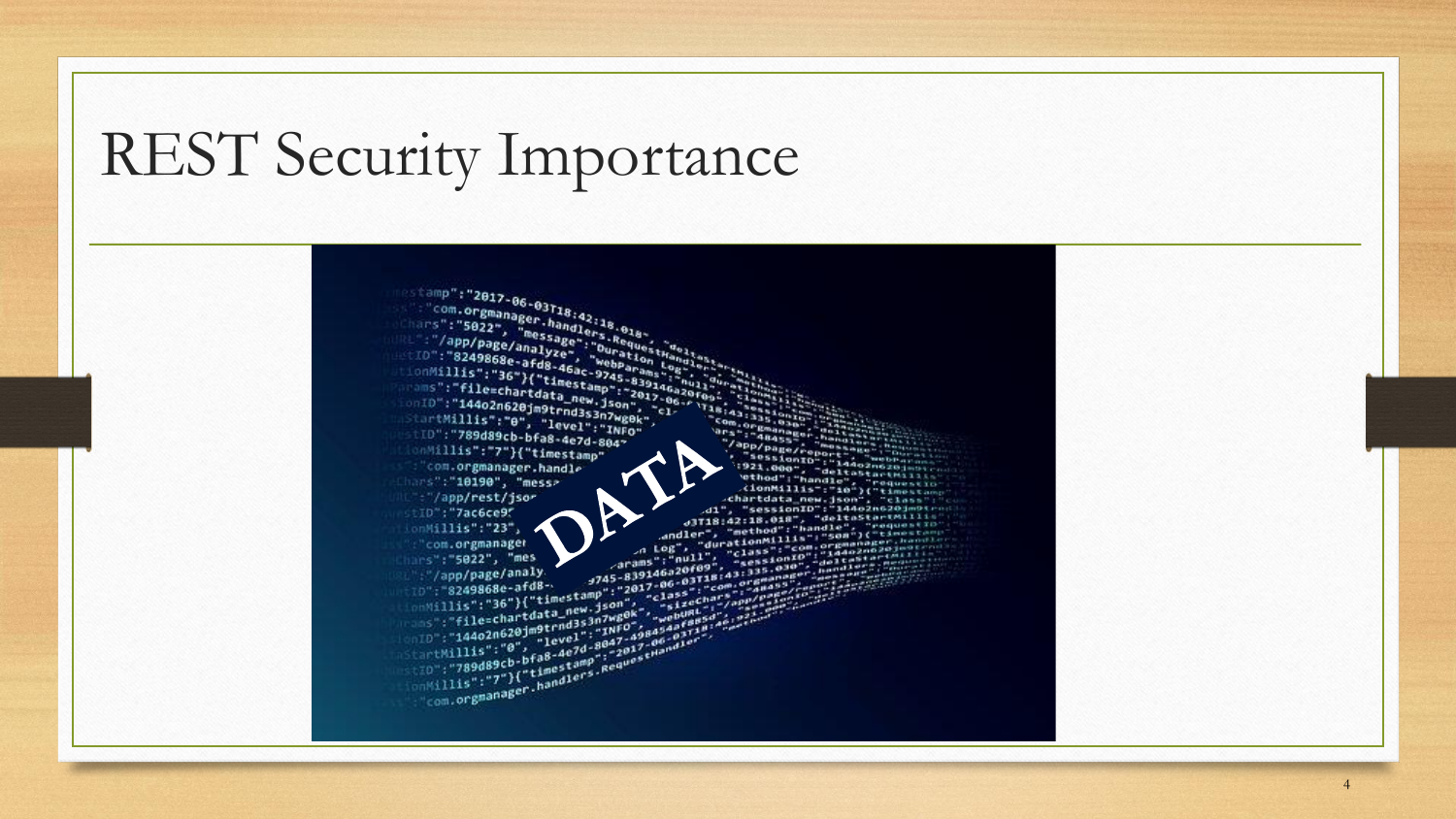- 1. REST Security Importance
- **2. XML Deployment Descriptor Definition**
- 3. Basic Authentication
- 4. Digest Authentication
- 5. Securing HTTP Methods
- 6. Using Certificates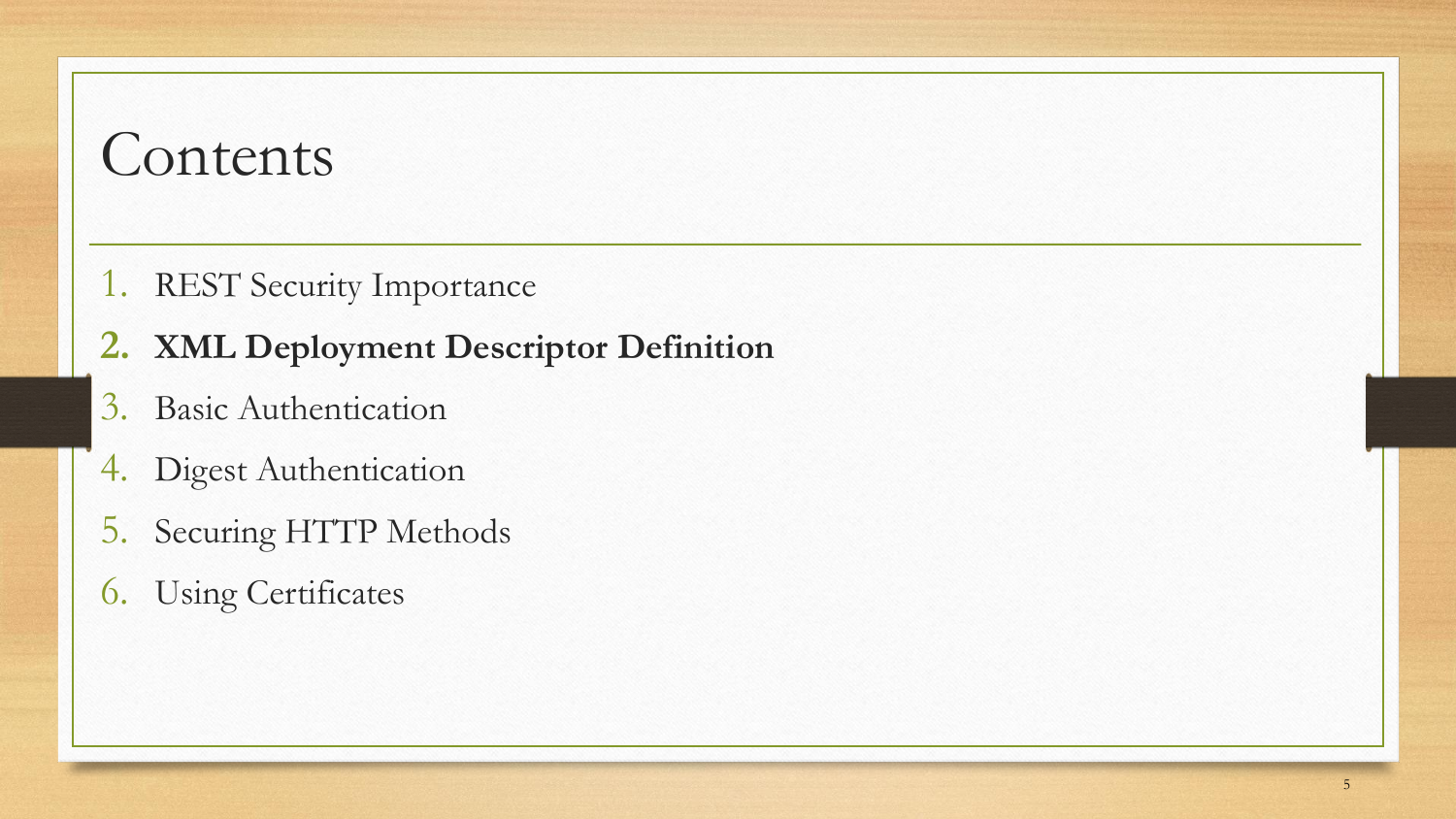# 2. XML Deployment Descriptor Definitions

- **Security Constraints** We use them define access **permissions** to the resources defined in our API **resource collection**. To protect our resources we will define resource collections as **URL patterns and HTTP Methods.**
- **Authorization Constraints** They indicate which **users** and using which **roles** are **permitted to access** to a particular resource collection previously defined.
- **Login Configuration** It is used to identify the **authentication method** which will be used to access to the restricted resources. We also have to identify the *Realm* in which the user will be authenticated.
- **Security Roles** They define **which roles will be used for the permission to access** a particular set of resources in the API.

See https://avaldes.com/jax-rs-security-using-basic-authentication-and-authorization/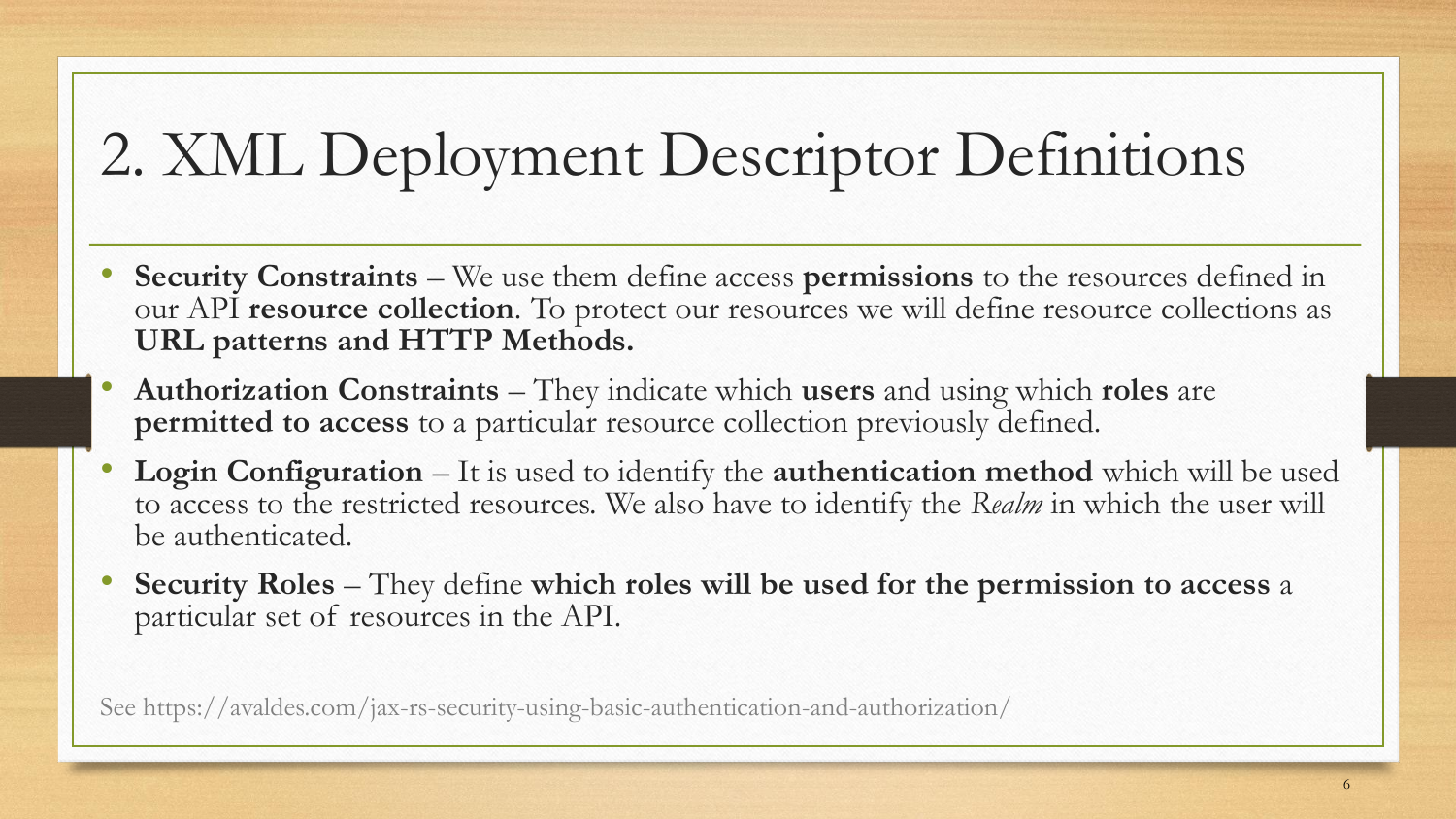- 1. REST Security Importance
- 2. XML Deployment Descriptor Definition

#### **3. Basic Authentication**

- 4. Digest Authentication
- 5. Securing HTTP Methods
- 6. Using Certificates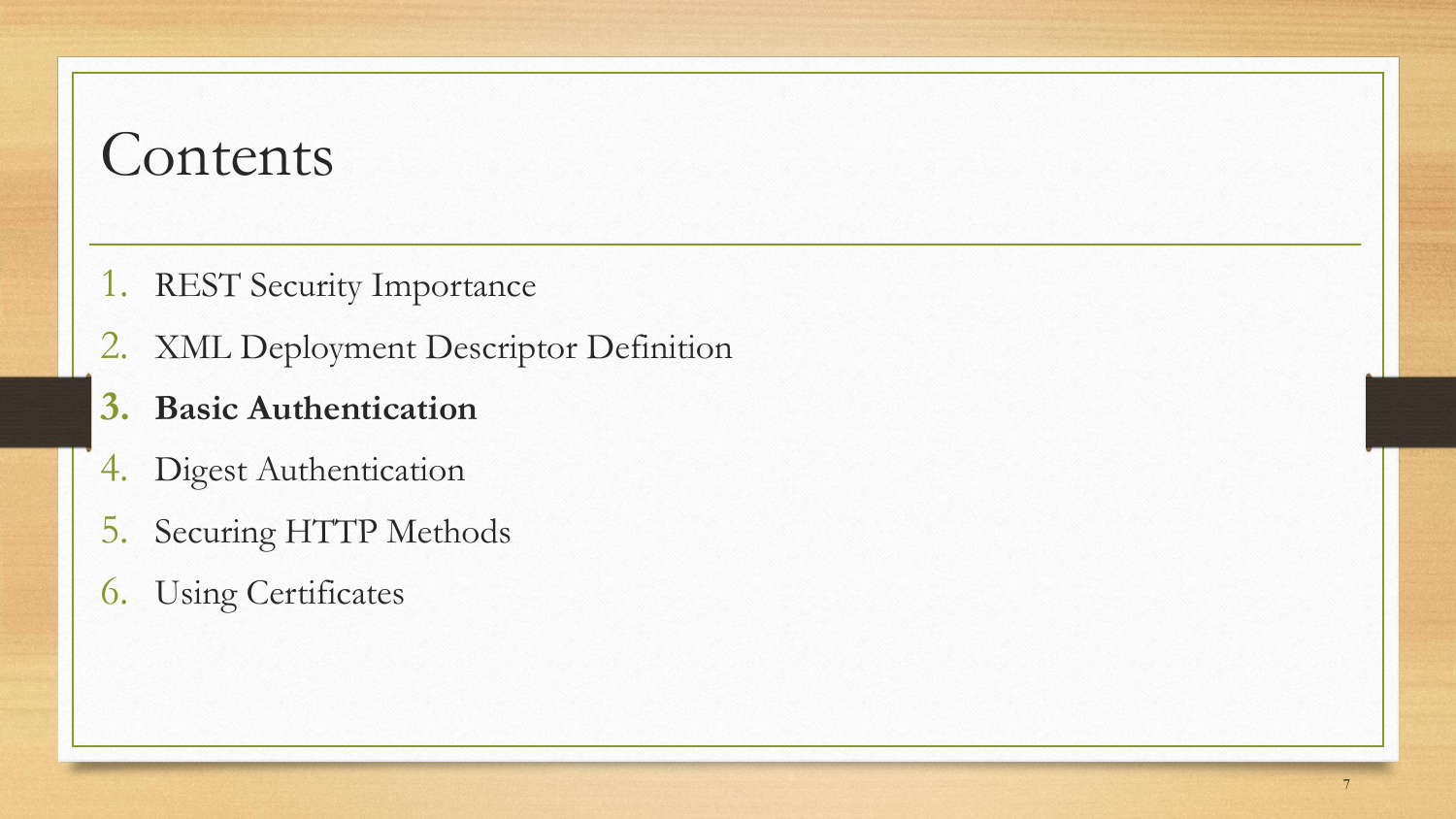## 3. Basic Authentication Introduction

- Most used techniques in all types of applications:
- username + password
- Credential validation

• Main drawback: credentials are propagated in a plain way from the client to the server.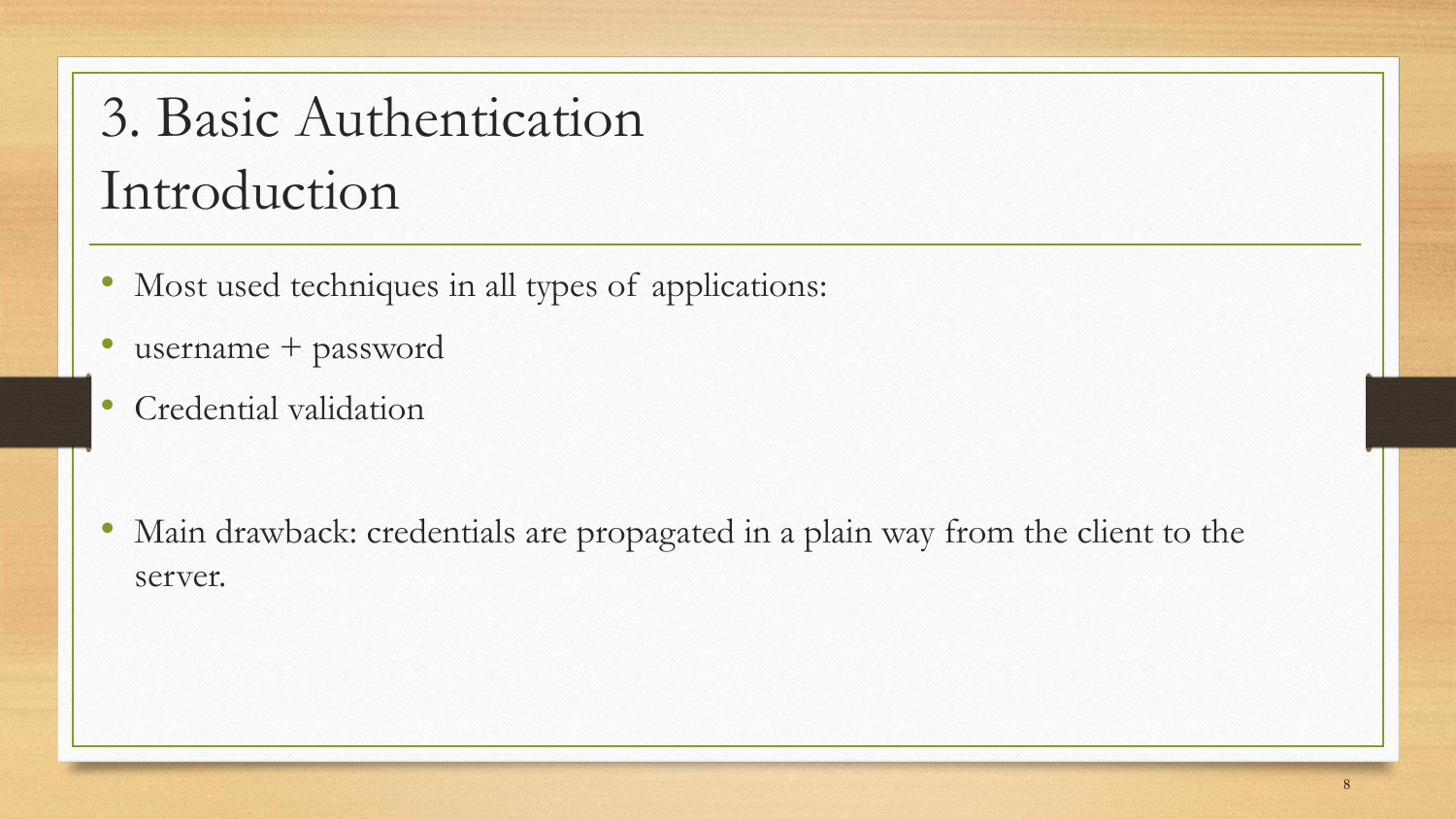# 3. Basic Authentication Creating a new user in Tomcat

- Edit tomcat-users.xml in the tomcat in Eclipse
- Double click on tomcat-users.xml to open it
- Add a new role if necessary  $\langle$ role rolename="basicRestUser"/>
- Add a new user

<user username= "restUser1" password="restUser1passwd" roles="basicRestUser"/>

• Restart the server

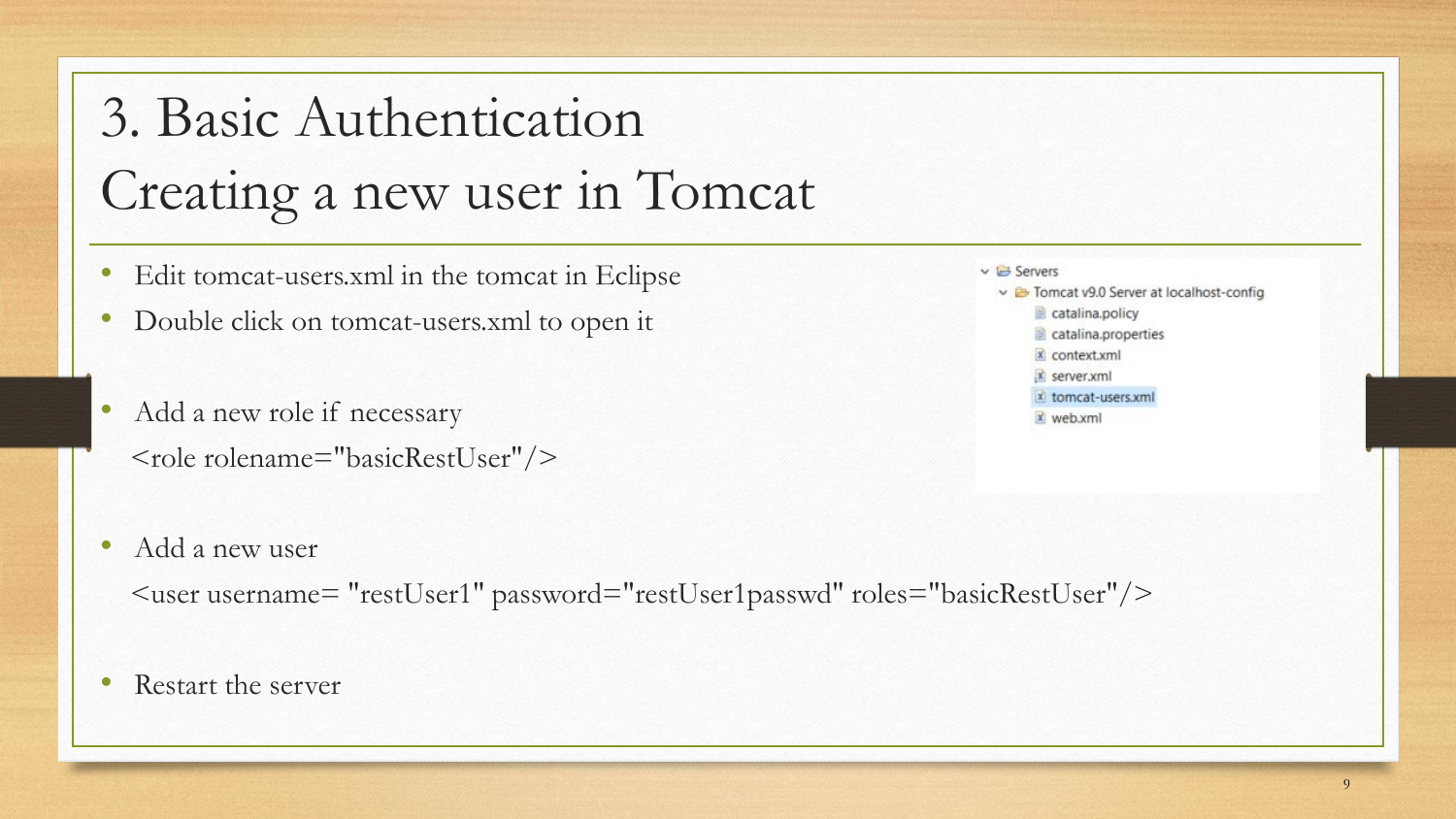3. Basic Authentication Modifying web-xml (i)

<security-constraint>

<display-name>Secure REST Area</display-name>

<web-resource-collection>

 $\langle$ web-resource-name $>$  Hello REST $\langle$  web-resource-name $>$ 

<url-pattern>/\*</url-pattern>

<http-method>PUT</http-method>

<http-method>POST</http-method>

<http-method>DELETE</http-method>

</web-resource-collection>

**These are the resources affected by the following security constraints**

[…]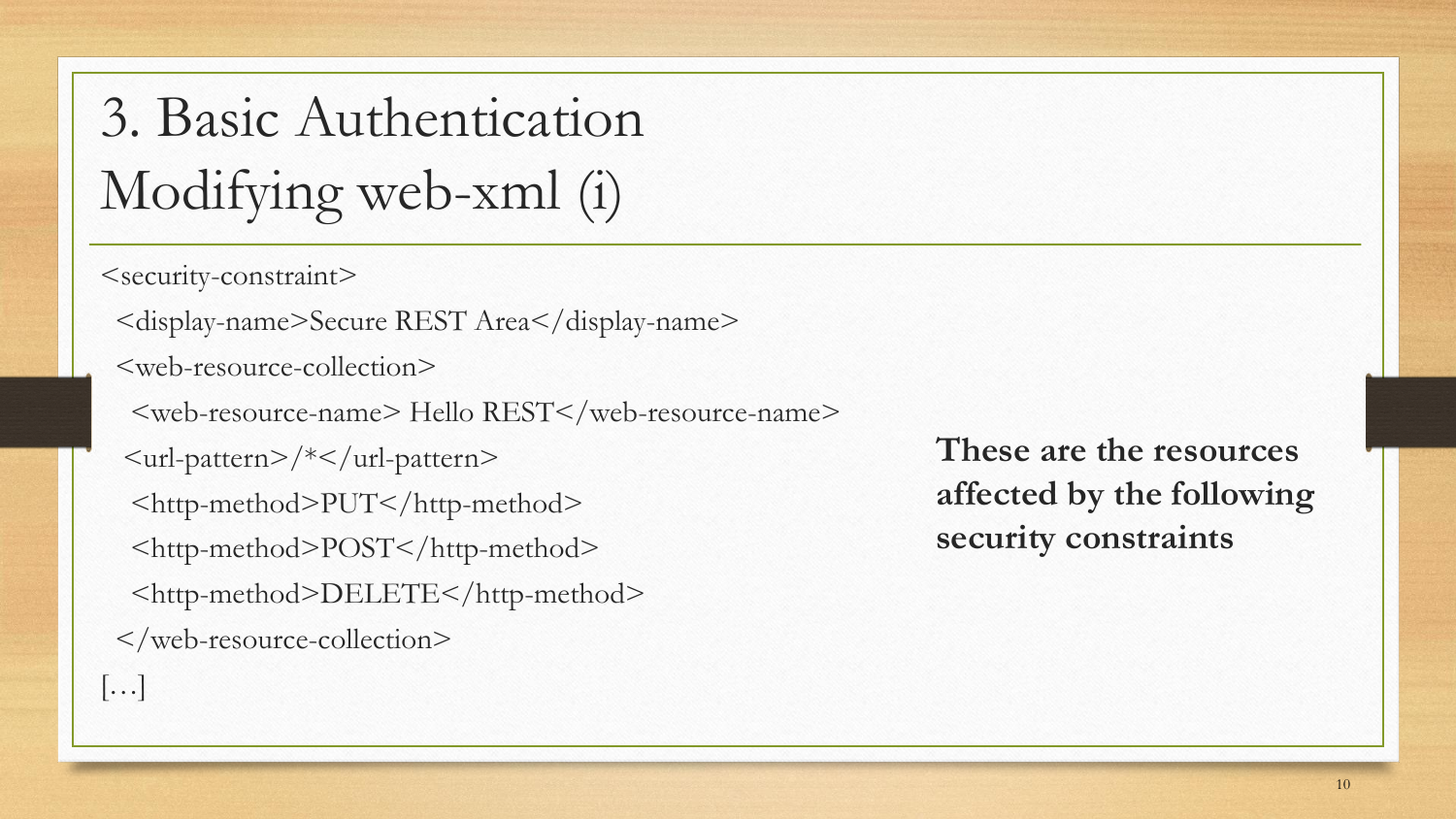3. Basic Authentication Modifying web-xml (ii)

 $\left[\ldots\right]$ 

```
\leqauth-constraint\geq
```
<role-name>basicRestUser</role-name>

</auth-constraint>

```
<user-data-constraint>
```
<transport-guarantee>NONE</transport-guarantee>

```
</user-data-constraint>
```
 $\langle$  security-constraint>

**These are the authorization constraints (role with access) and the transport protocol security specifications**

**Are you allowed?**

 $\left[\ldots\right]$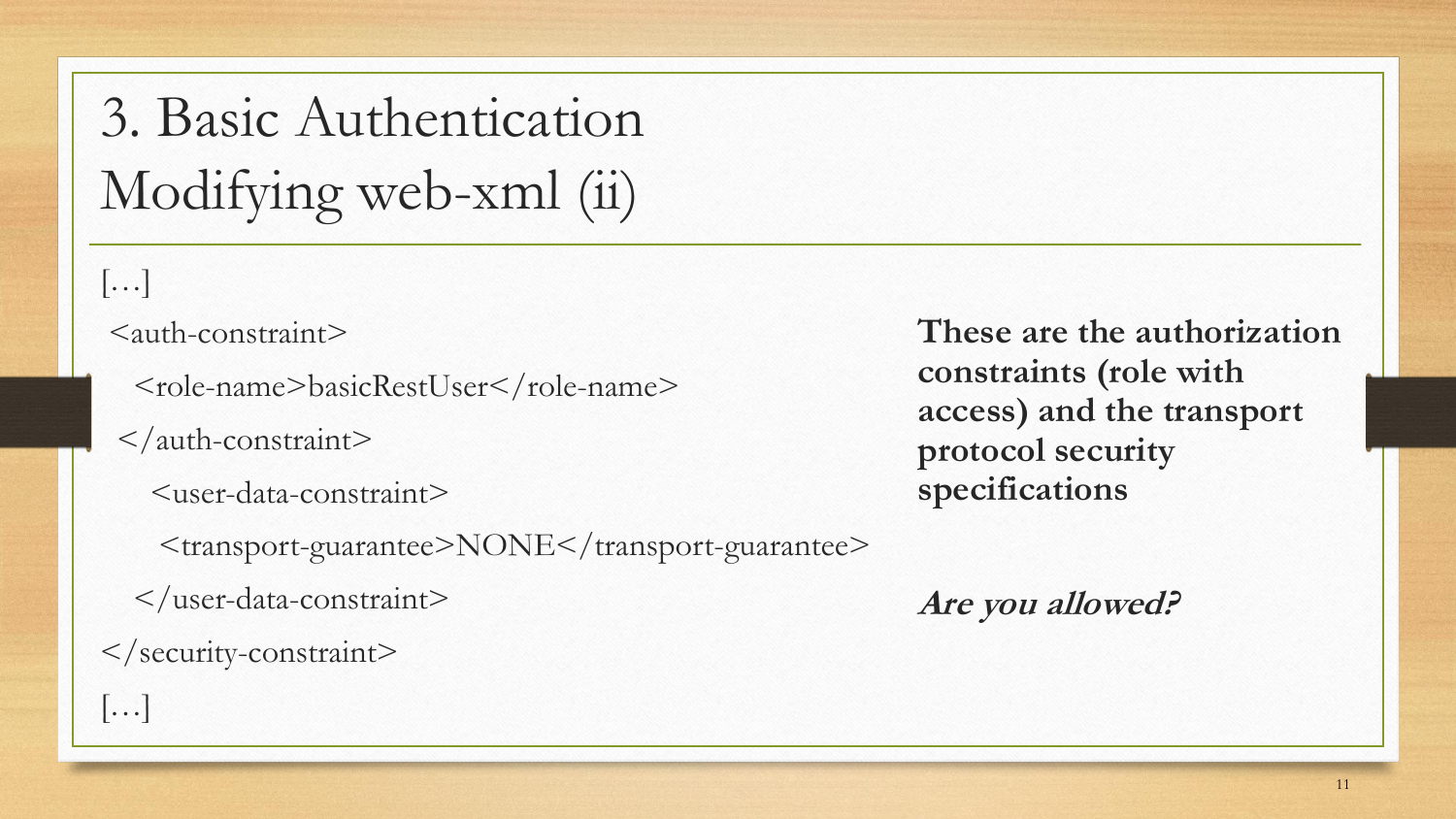3. Basic Authentication Modifying web-xml (iii)

 $\left[\ldots\right]$ <login-config> <auth-method>BASIC</auth-method> <realm-name>default</realm-name> </login-config> <security-role> <role-name>basicRestUser</role-name> </security-role>

**These are the authentication method required and the roles accepted**

**Are you who you say you are?**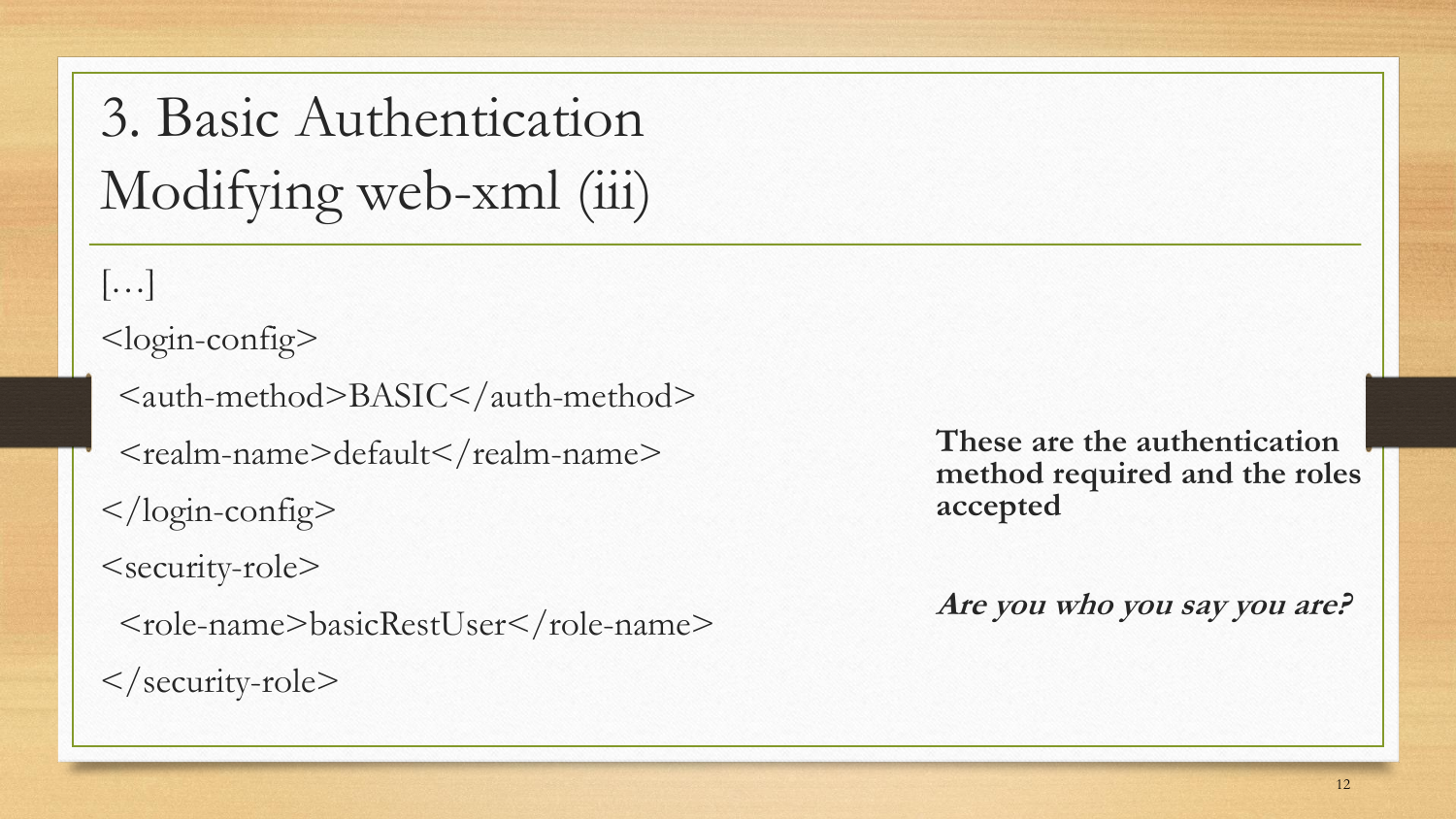# 3. Basic Authentication Testing it from Postman

- **You have to restart the server**
- If we submit the request without authentication we will receive a 401 error.
- Click on Authorization and add Basic Authentication
- Do not forget to include the body.

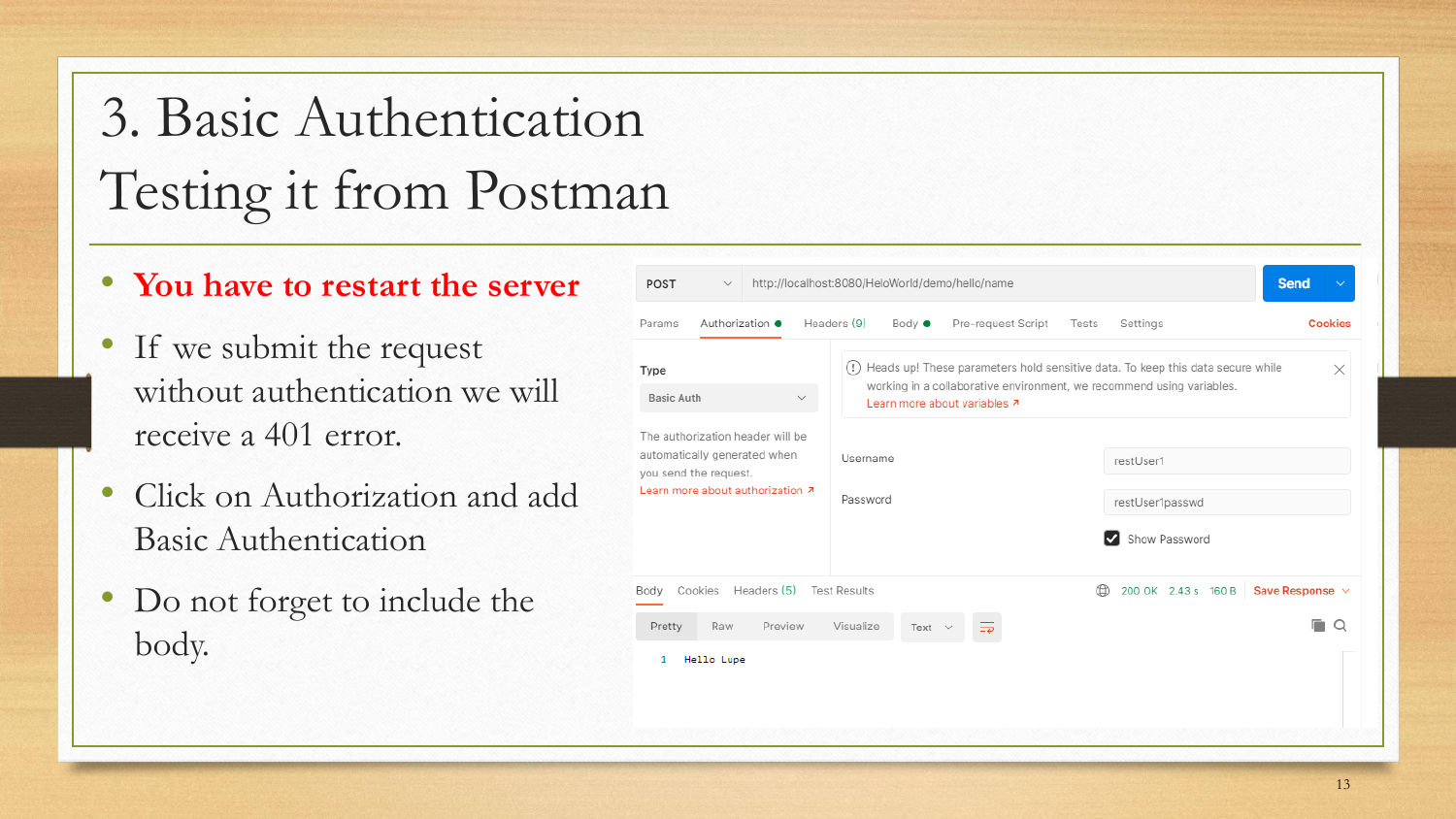- 1. REST Security Importance
- 2. XML Deployment Descriptor Definition
- 3. Basic Authentication
- **4. Digest Authentication**
- 5. Securing HTTP Methods
- 6. Using Certificates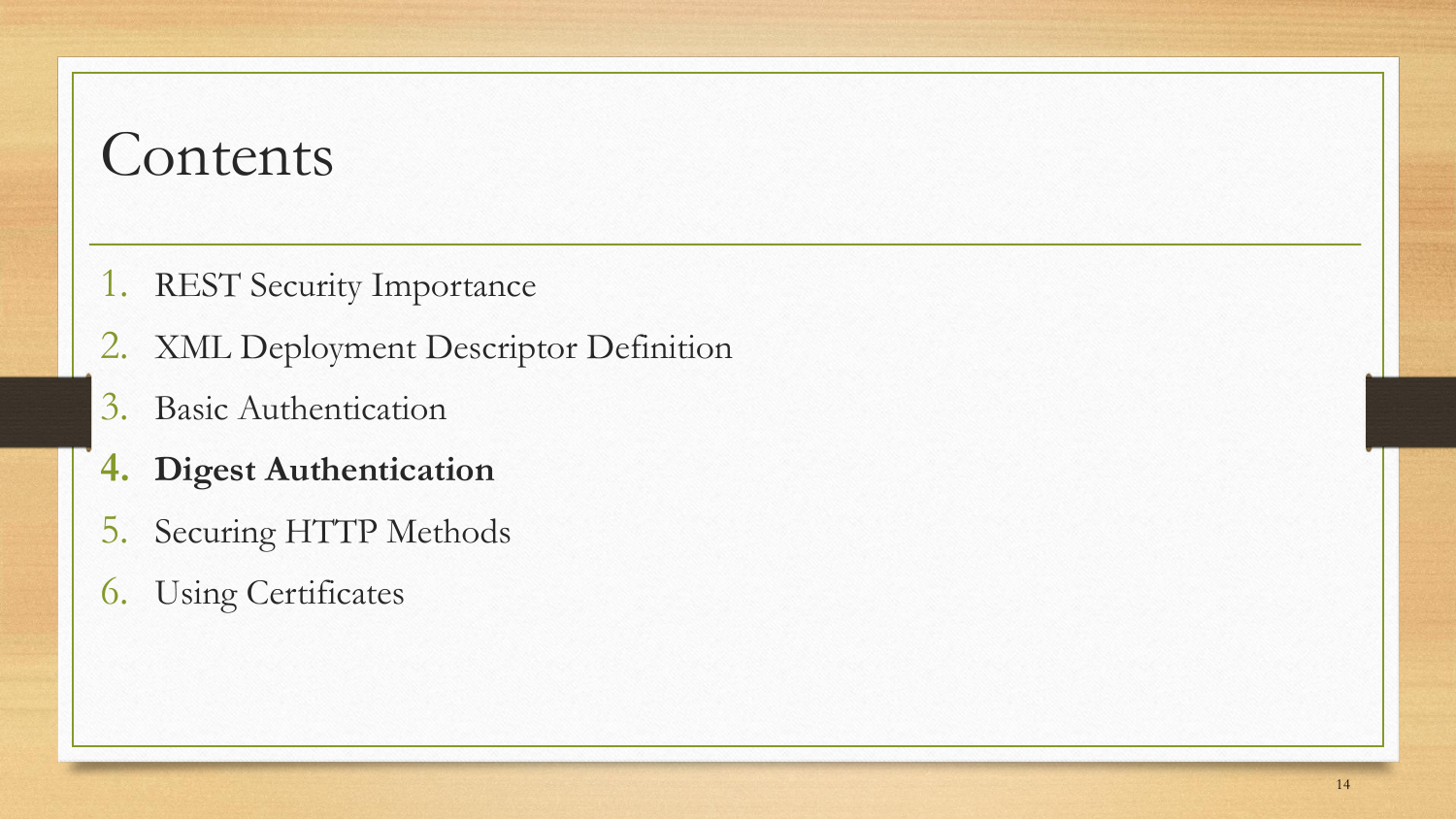## 4. Digest Authentication Introduction

• It uses a hash function to encrypt the password

• Digest md5 authentication applies a function on the combination of the values of the username, realm and password.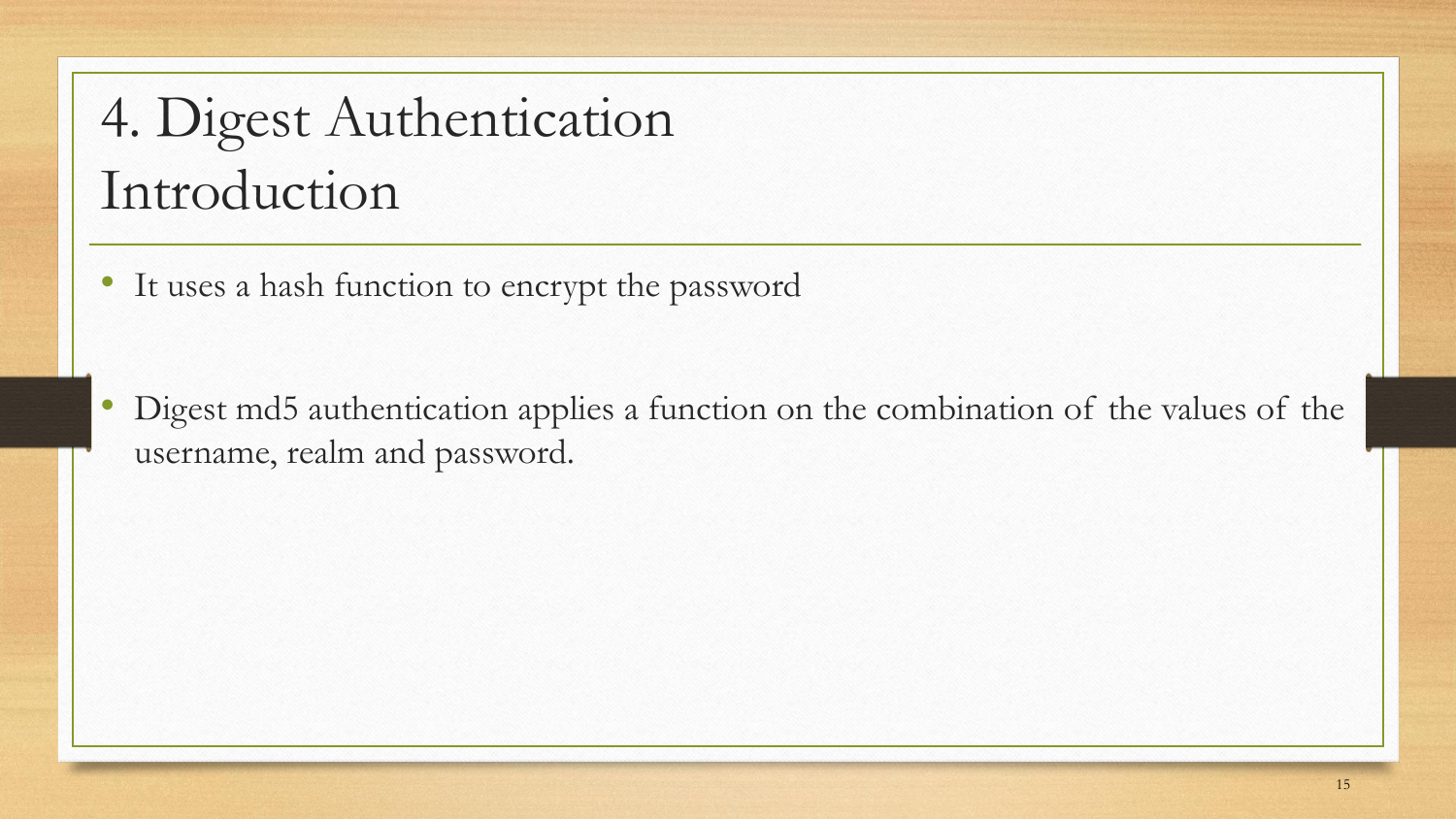# 4. Digest Authentication Configuring Digest Authentication

Configuring Digest Authentication:

- Enable HTTP Digest Authentication in our **web.xml** file
- Update tomcat users
- Update server.xml (if necessary)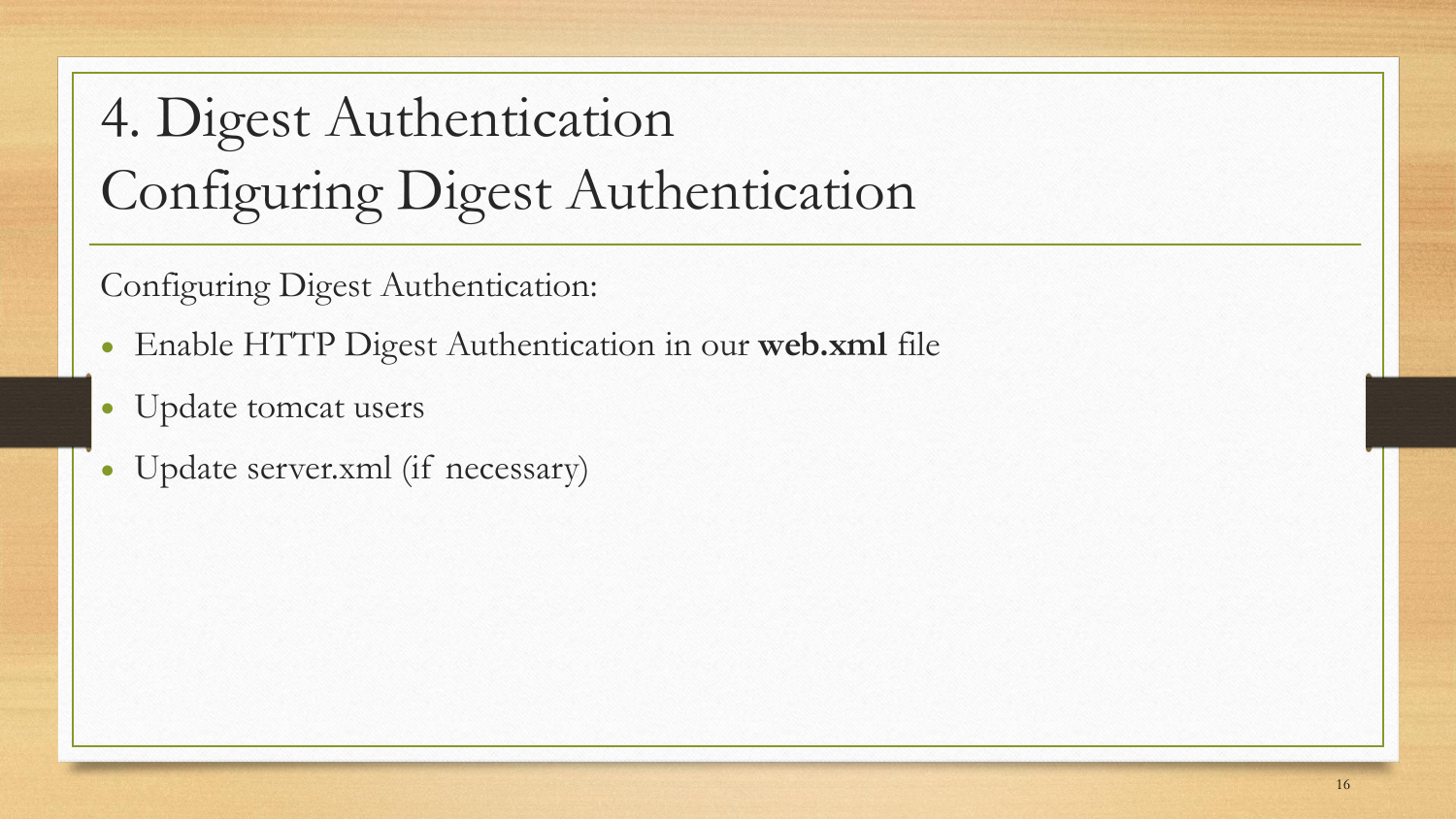## 4. Digest Authentication Set HTTP Digestion in the web.xml file (i)

<security-constraint>

```
<display-name>Secure REST </display-name>
```
<web-resource-collection>

<web-resource-name>Hello REST Service</web-resource-name>

 $\langle \text{url-pattern}\rangle/\langle \text{val-pattern}\rangle$ 

<http-method>PUT</http-method>

<http-method>POST</http-method>

<http-method>DELETE</http-method>

</web-resource-collection>

**These are the resources affected by the following security constraints**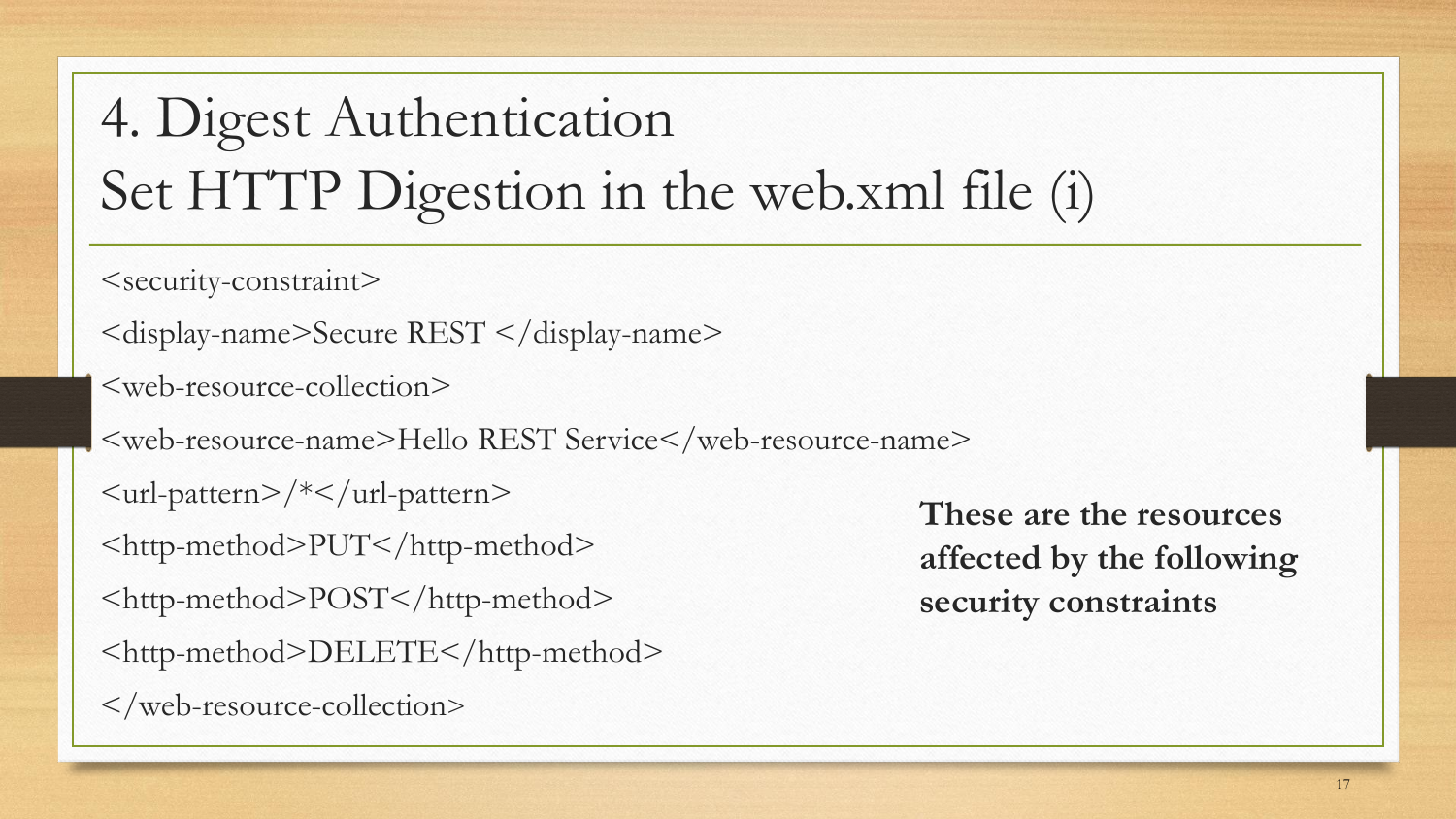## 4. Digest Authentication Set HTTP Digestion in the web.xml file (ii)

 $\leq$ auth-constraint $\geq$ 

<role-name>digestRestUser</role-name>

</auth-constraint>

</security-constraint>

**These are the authorization constraints (role with access) and the transport protocol security specifications**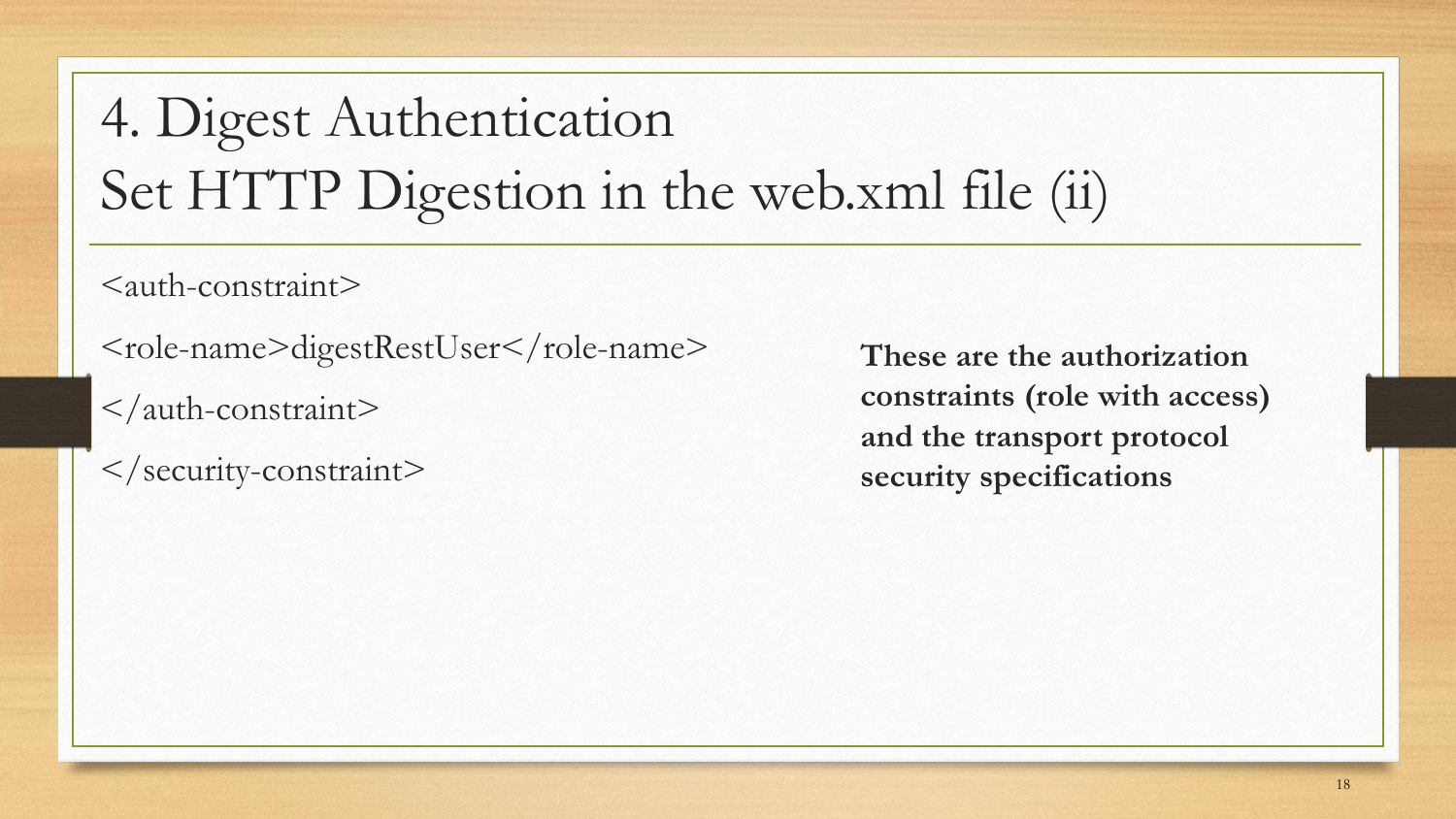## 4. Digest Authentication Set HTTP Digestion in the web.xml file (iii)

<login-config>

<auth-method>DIGEST</auth-method>

<realm-name>UserDatabase</realm-name>

</login-config>

**These are the authentication method required and the roles accepted**

```
<security-role>
<role-name>digestRestUser</role-name>
</security-role>
```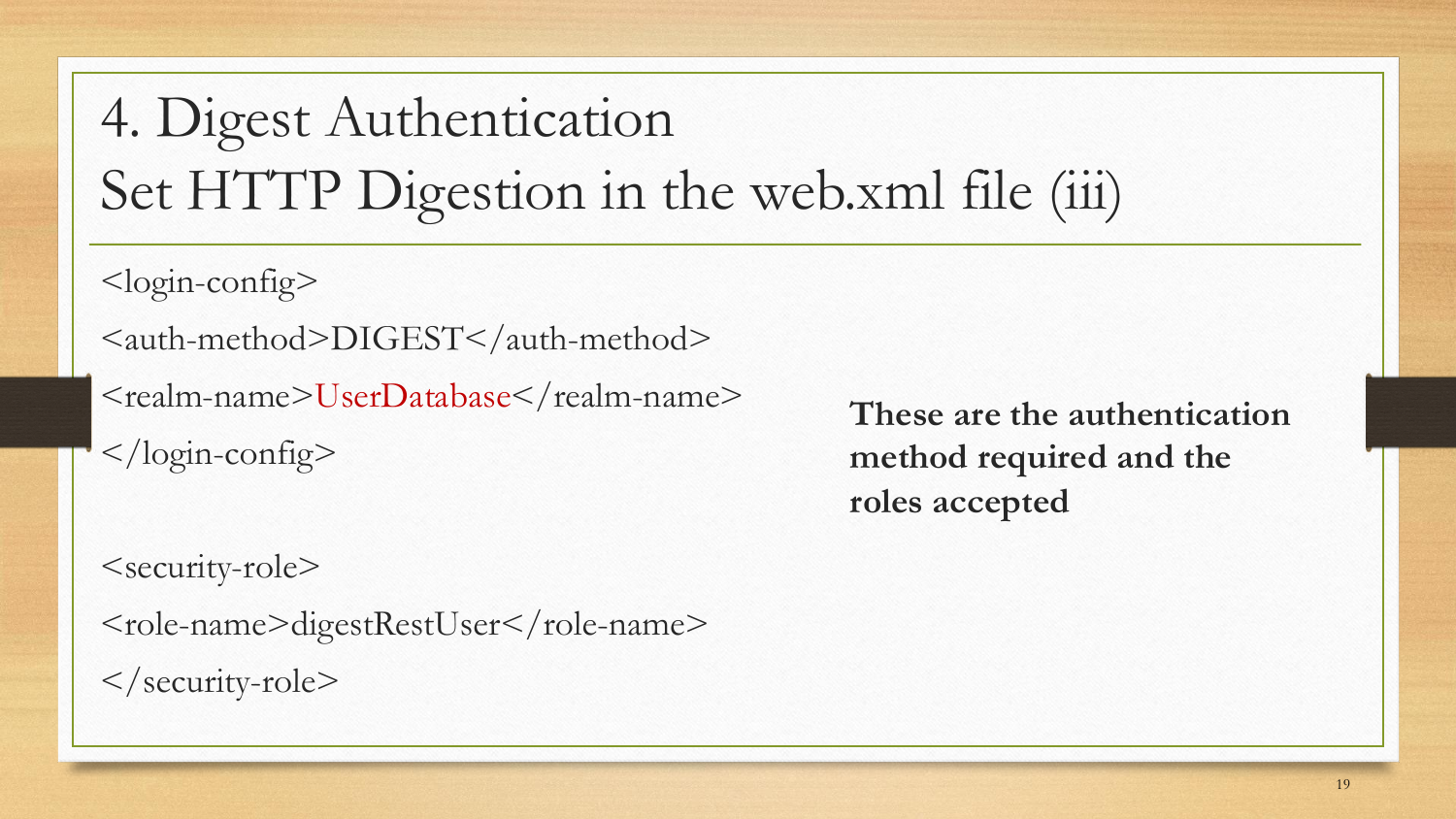## 4. Digest Authentication Update Tomcat users

- Edit tomcat-users.xml in the tomcat in Eclipse
- Add a new role if necessary <role rolename="digestRestUser"/>
- Add a new user

<user username="restUser2" password= "restUser2passwd" roles=" digestRestUser"/>

• Restart the server (or later if you are doing more changes in the server)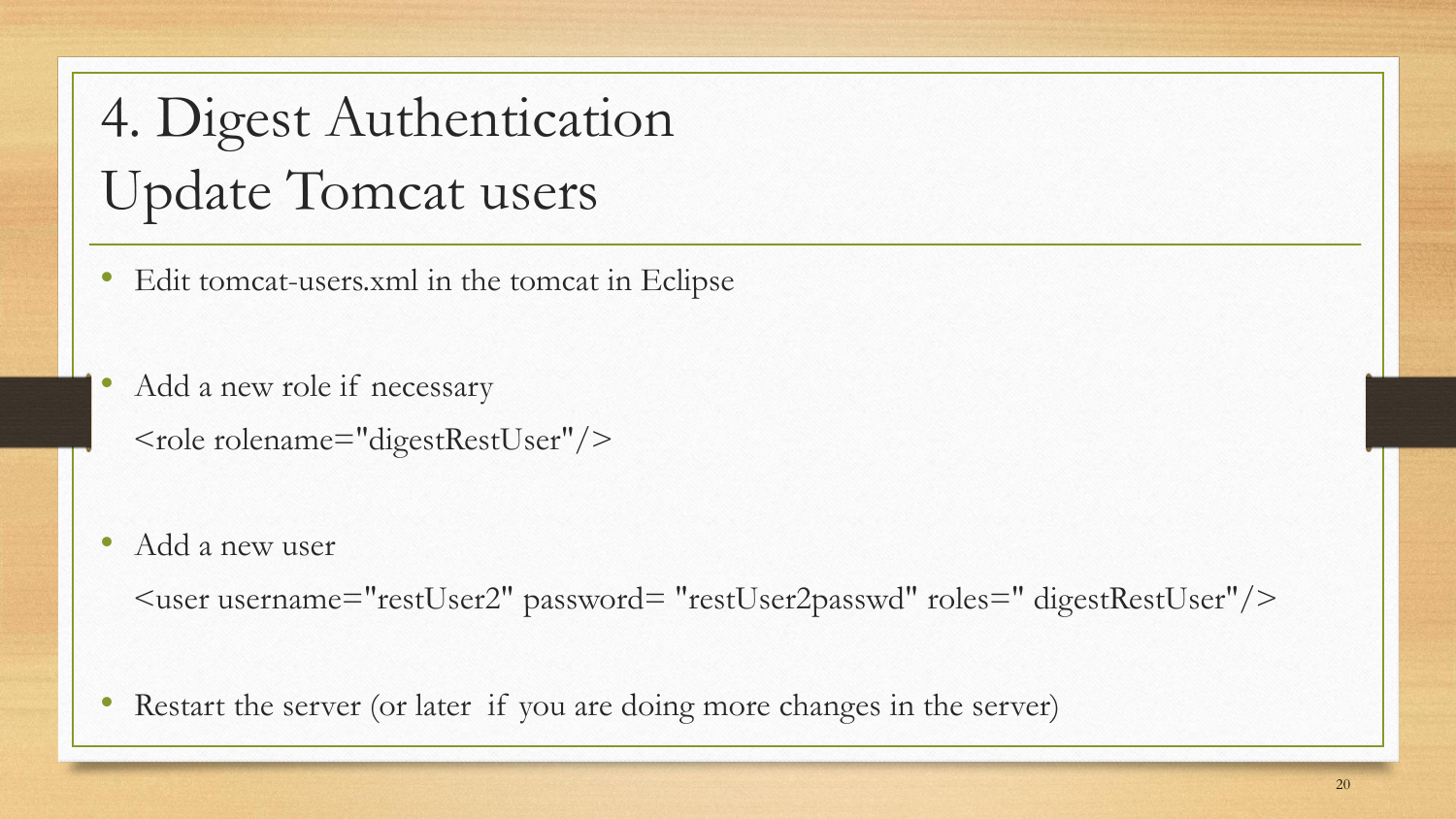## 4. Digest Authentication Server.Xml by default

By default we store the password in the tomcat-users.xml in clear text, but we could select an external database and additional encryption mechanism. Check that the following code is in your server.xml:

<Realm className="org.apache.catalina.realm.LockOutRealm">

<Realm className="org.apache.catalina.realm.UserDatabaseRealm" resourceName="**UserDatabase**"/> </Realm>

<GlobalNamingResources>

<Resource auth="Container" description="User database that can be updated and saved" factory="org.apache.catalina.users.MemoryUserDatabaseFactory" name="**UserDatabase" pathname="conf/tomcat-users.xml"**  type="org.apache.catalina.UserDatabase"/> </GlobalNamingResources>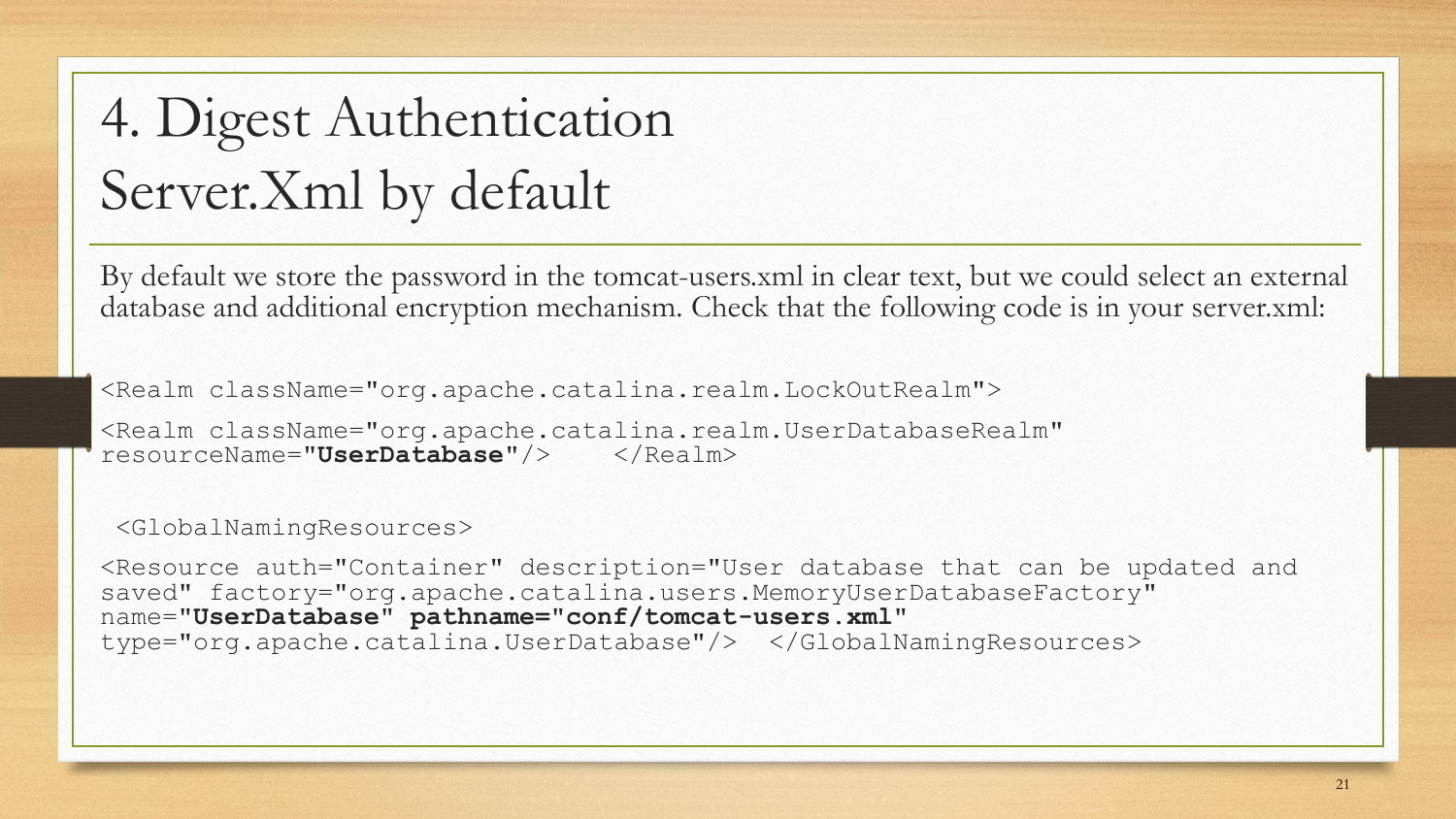# 4. Digest Authentication Testing it from Postman

#### • **You have to restart the server**

- If we submit the request without authentication we will receive a 401 error.
- Click on Authorization and add Diges Authentication
- Do not forget to include the body.

| Params                                                | Authorization ·                      | Headers (8)<br>Body $\bullet$ | Pre-request Script       | Tests | Settings                                                                                                                                                                                     | <b>Cookies</b> |  |  |
|-------------------------------------------------------|--------------------------------------|-------------------------------|--------------------------|-------|----------------------------------------------------------------------------------------------------------------------------------------------------------------------------------------------|----------------|--|--|
| Type                                                  | Digest $\vee$                        | $\left( \cdot \right)$        |                          |       | Heads up! These parameters hold sensitive data. To keep this data secure while working in a<br>collaborative environment, we recommend using variables. Learn more about variables $\lambda$ | $\times$       |  |  |
| The authorization header will be                      |                                      |                               |                          |       |                                                                                                                                                                                              |                |  |  |
| automatically generated when you<br>send the request. |                                      | Username                      |                          |       | restUser2                                                                                                                                                                                    |                |  |  |
|                                                       | Learn more about authorization 7     | Password                      |                          |       | restUser2passwd                                                                                                                                                                              |                |  |  |
| By default, Postman will extract                      |                                      |                               |                          |       |                                                                                                                                                                                              |                |  |  |
|                                                       | values from the received response,   |                               |                          |       | Show Password                                                                                                                                                                                |                |  |  |
| Do you want to disable this?                          | add it to the request, and retry it. |                               |                          |       |                                                                                                                                                                                              |                |  |  |
|                                                       |                                      | $\vee$ ADVANCED               |                          |       |                                                                                                                                                                                              |                |  |  |
| Body                                                  | Cookies Headers (5)                  | <b>Test Results</b>           |                          |       | ⊕<br>200 OK 2.41 s 160 B Save Response $\vee$                                                                                                                                                |                |  |  |
|                                                       |                                      |                               |                          |       |                                                                                                                                                                                              |                |  |  |
| Pretty<br>Raw                                         | Preview                              | Visualize<br>Text $\vee$      | $\overline{\Rightarrow}$ |       |                                                                                                                                                                                              |                |  |  |
| Hello Lupe<br>1                                       |                                      |                               |                          |       |                                                                                                                                                                                              |                |  |  |
|                                                       |                                      |                               |                          |       |                                                                                                                                                                                              |                |  |  |
|                                                       |                                      |                               |                          |       |                                                                                                                                                                                              |                |  |  |
|                                                       |                                      |                               |                          |       |                                                                                                                                                                                              |                |  |  |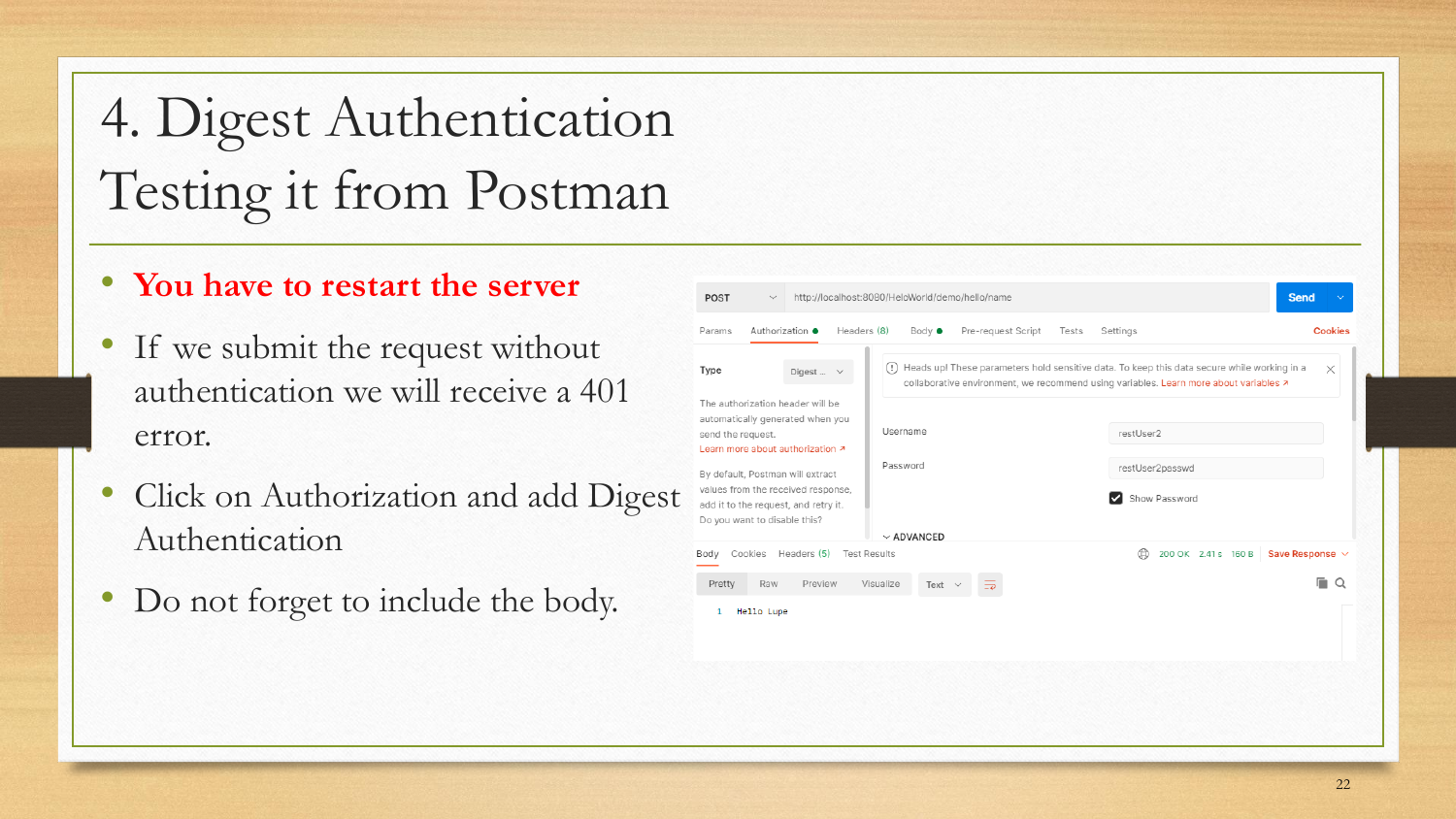- 1. REST Security Importance
- 2. XML Deployment Descriptor Definition
- 3. Basic Authentication
- 4. Digest Authentication
- **5. Securing HTTP Methods**
- 6. Using Certificates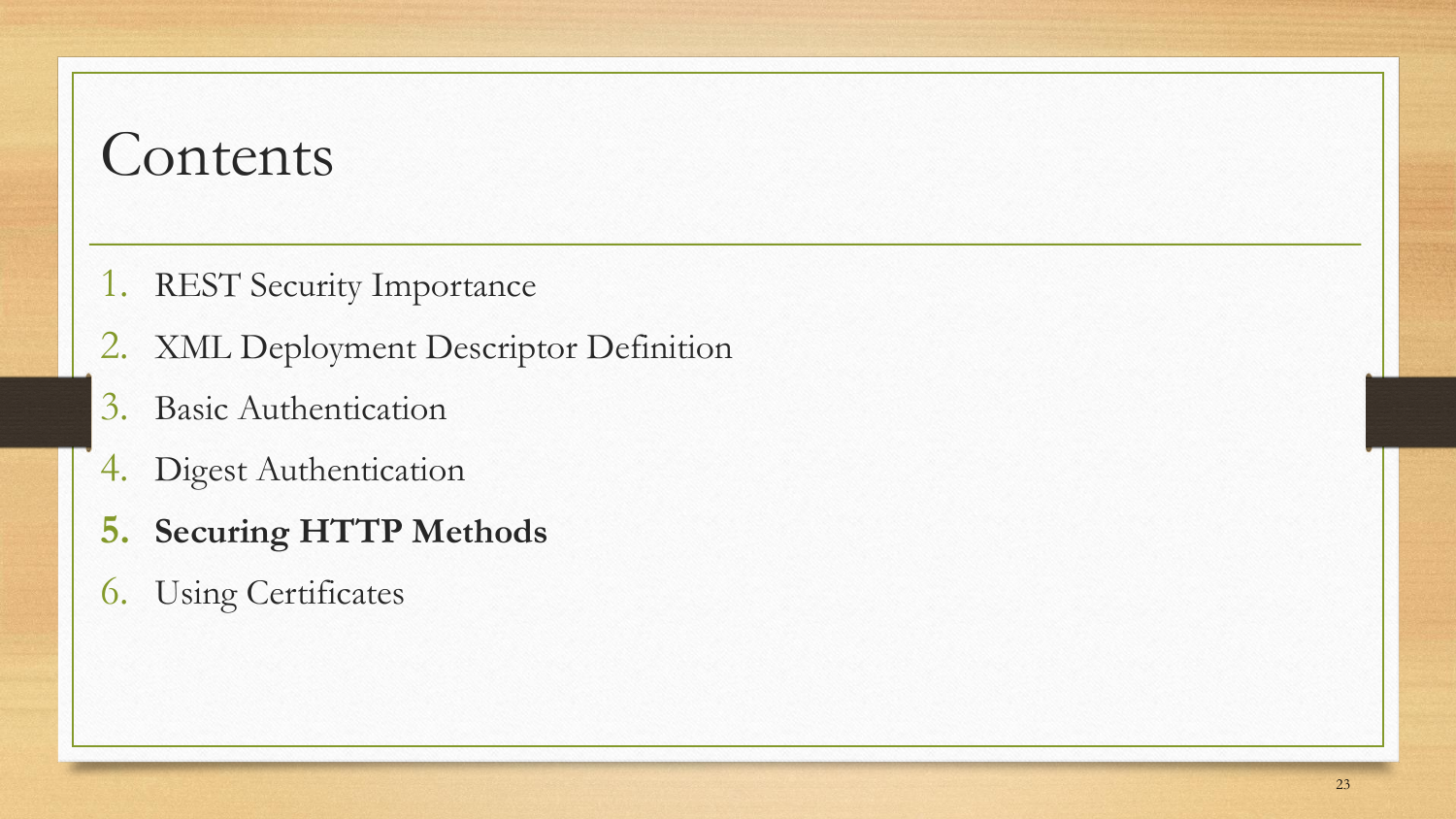### 5. Securing HTTP Methods

- **We have to bear in mind that when HTTP methods are included** within a constraint definition, the protections defined by the **constraint** are applied only to those **methods**.
- **If HTTP methods are not listed** within a constraint definition, then the protections defined by the **constraint** will apply to the **complete set of HTTP methods**.

*See https://docs.oracle.com/javaee/6/tutorial/doc/gmmku.html*

• You can secure your REST API by including the methods and/or the URIs in your constraints, using the combination that better adapts to your needs.

*See https://docs.oracle.com/javaee/6/tutorial/doc/gmmku.html*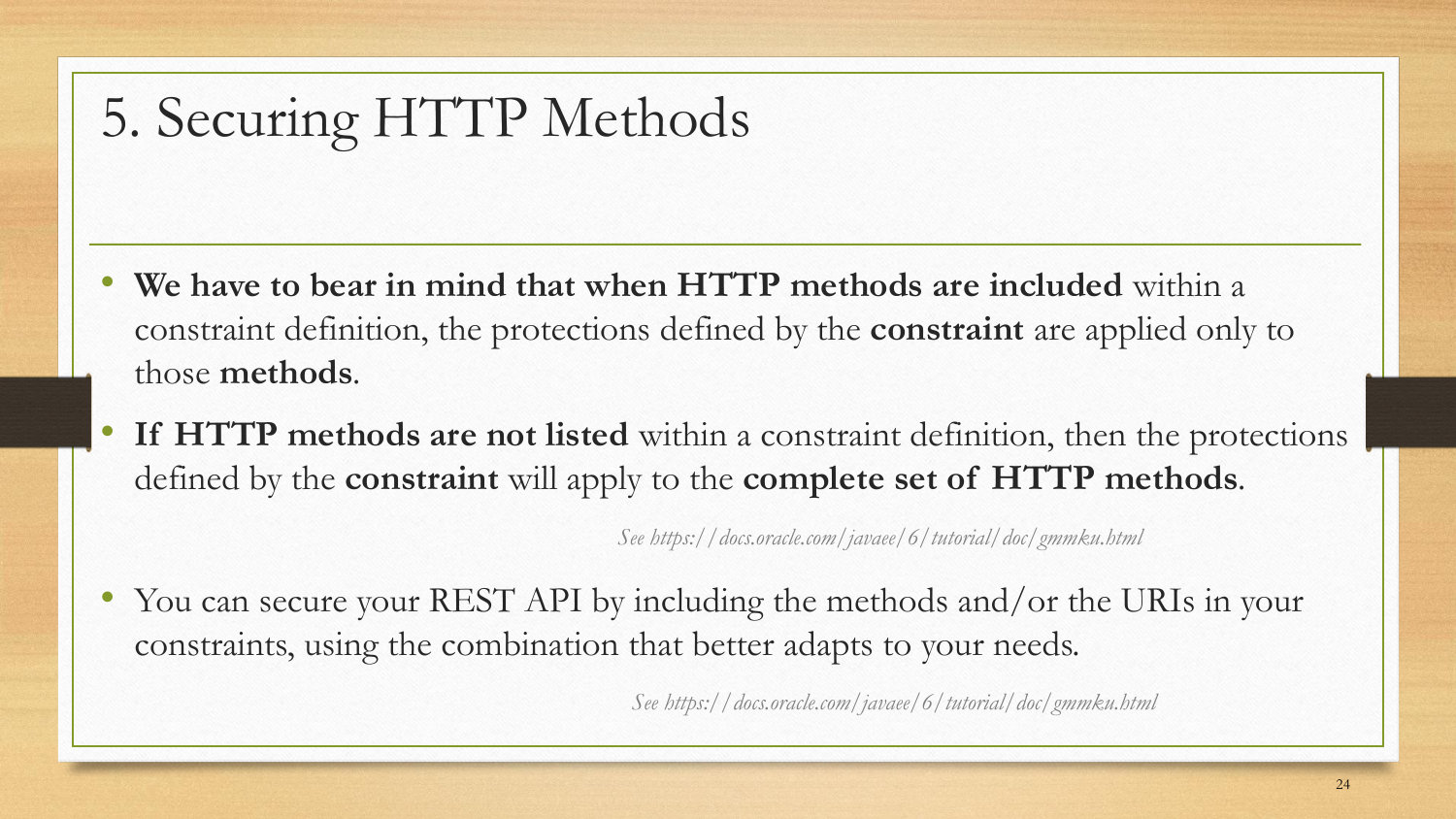- 1. REST Security Importance
- 2. XML Deployment Descriptor Definition
- 3. Basic Authentication
- 4. Digest Authentication
- 5. Securing HTTP Methods
- **6. Using Certificates**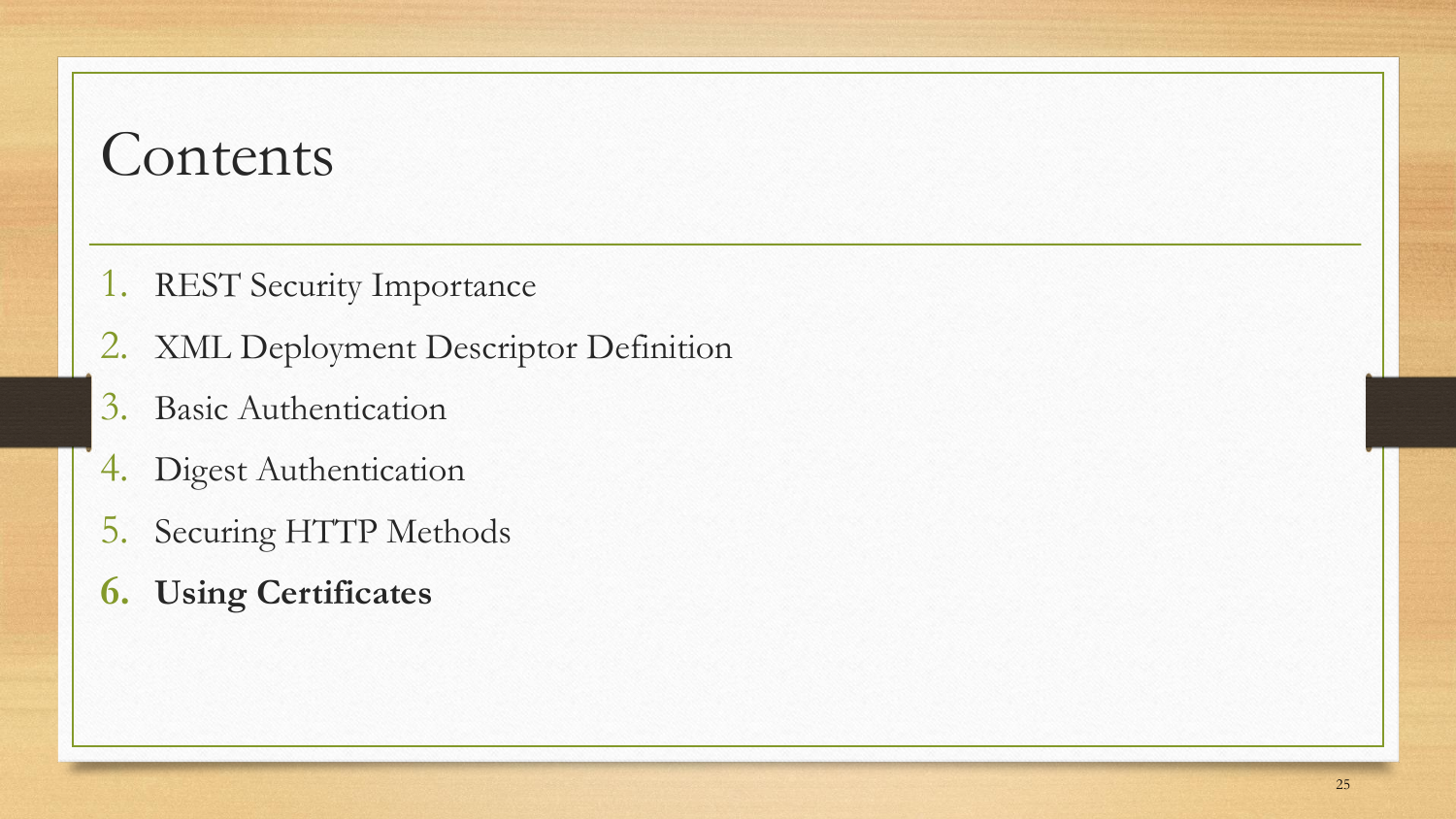## 5. Using Certificates Introduction

- Trust agreement is established between the server and the client through certificates
- They must be signed by an agency, which is known as CA
- To test it we can generate our own certificates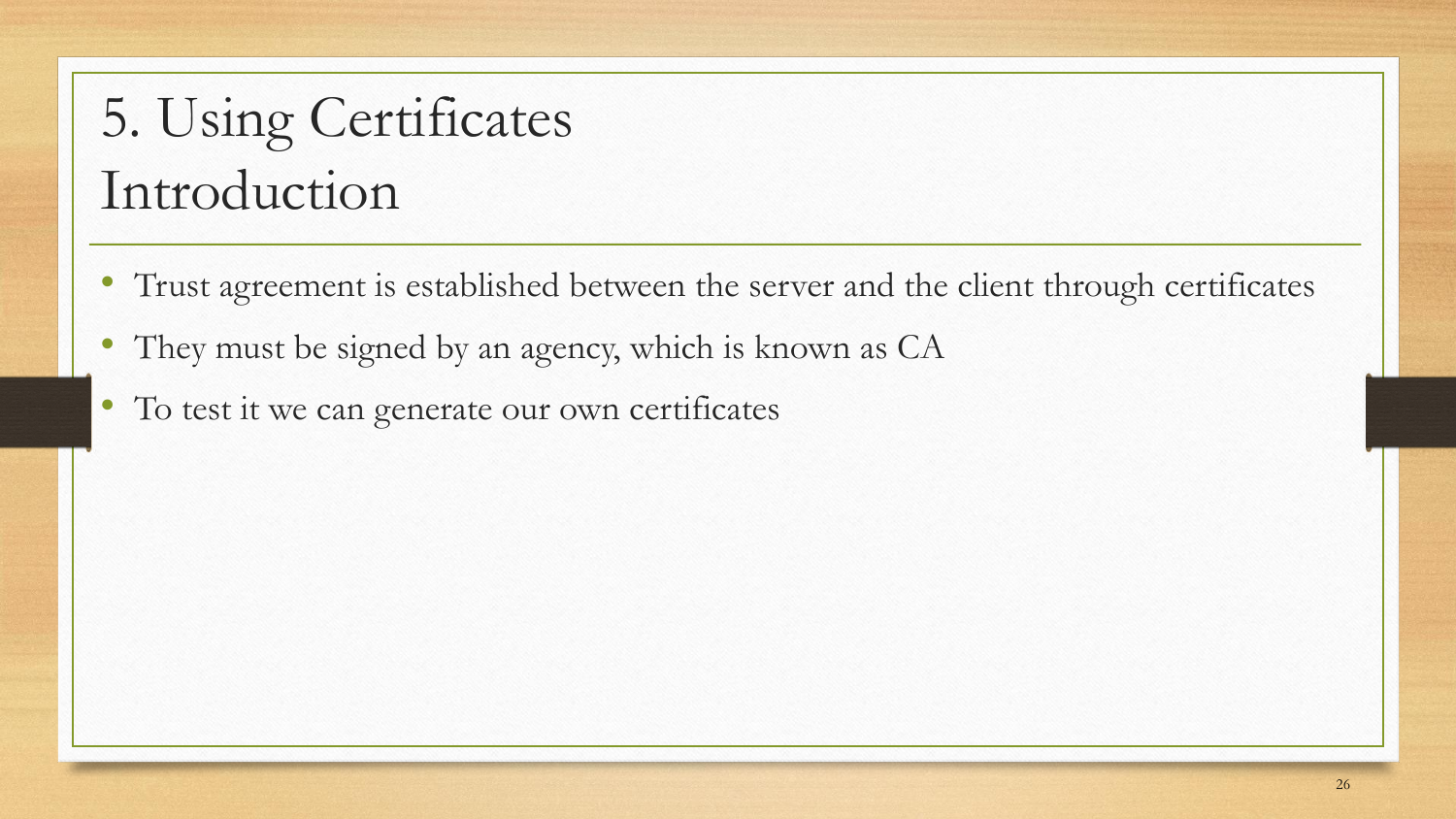## 5. Using Certificates Generating the certificate

- Generate the certificate
- keytool -genkeypair -alias *username* -keyalg RSA -keypass *password* -storepass *password* -keystore C:\Development\mykeystore
- keytool -genkeypair -alias *restUser* -keyalg RSA -keypass *restUserPasswd* -storepass *restUserPasswd* -keystore C:\Development\mykeystore
- **Note that the keypass and storepass passwords should be same.** Otherwise, you have to add additional information to Tomcat configuration files or you get the following error "java.io.IOException: Cannot recover key".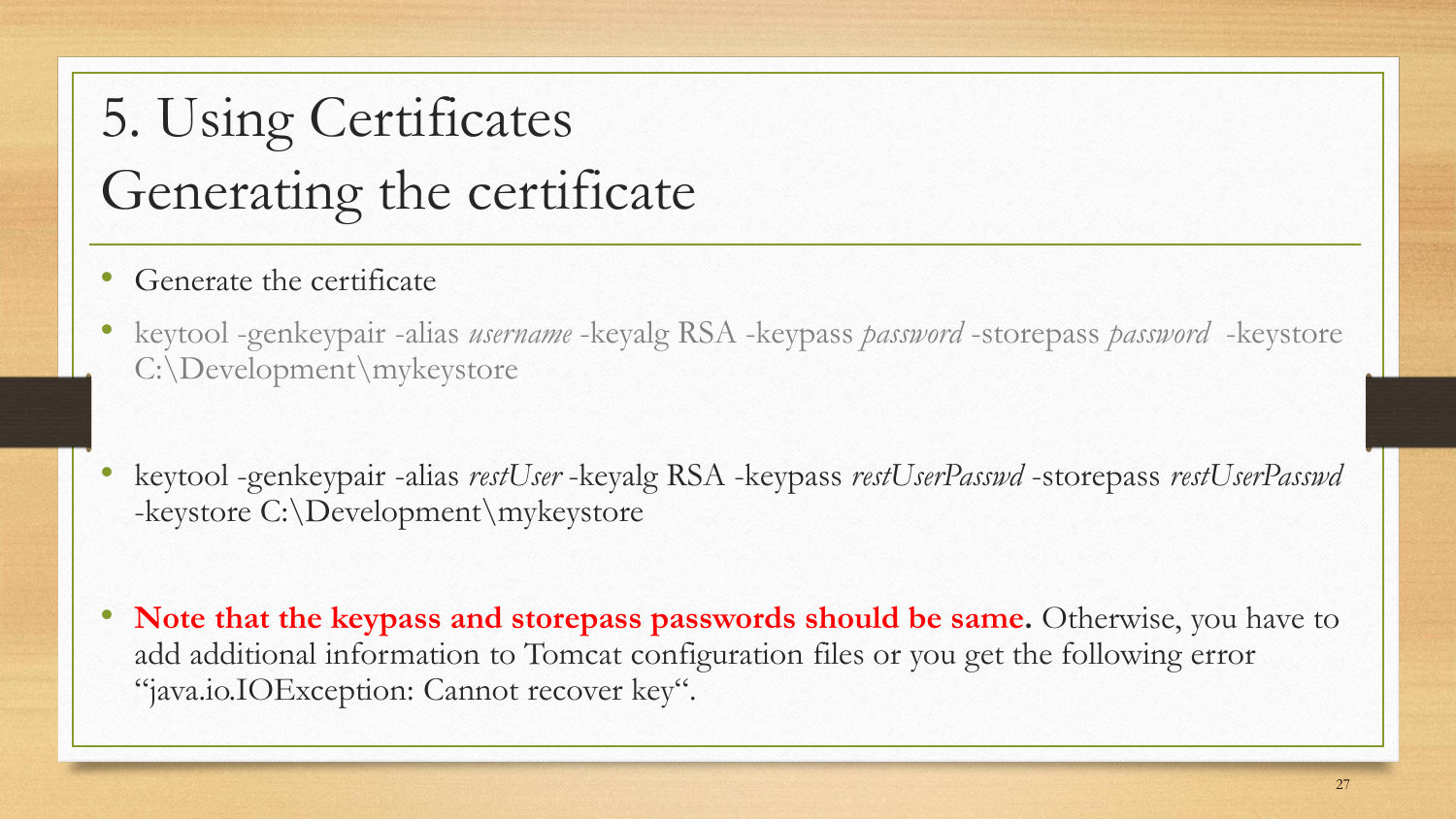# 5. Using Certificates Verifying the certificate

- Verify if the certificate is created properly by this command:
- keytool -list -keystore C:\Development\mykeystore
- You should obtain a digital fingerprint (SHA1):

ED:54:B5:2C:F5:9B:13:48:AC:07:91:A0:F1:0F:4D:F0:9B:AB:B3:21:F7:CA:4B:44:61:5B:4 C:F1:FD:B4:9A:91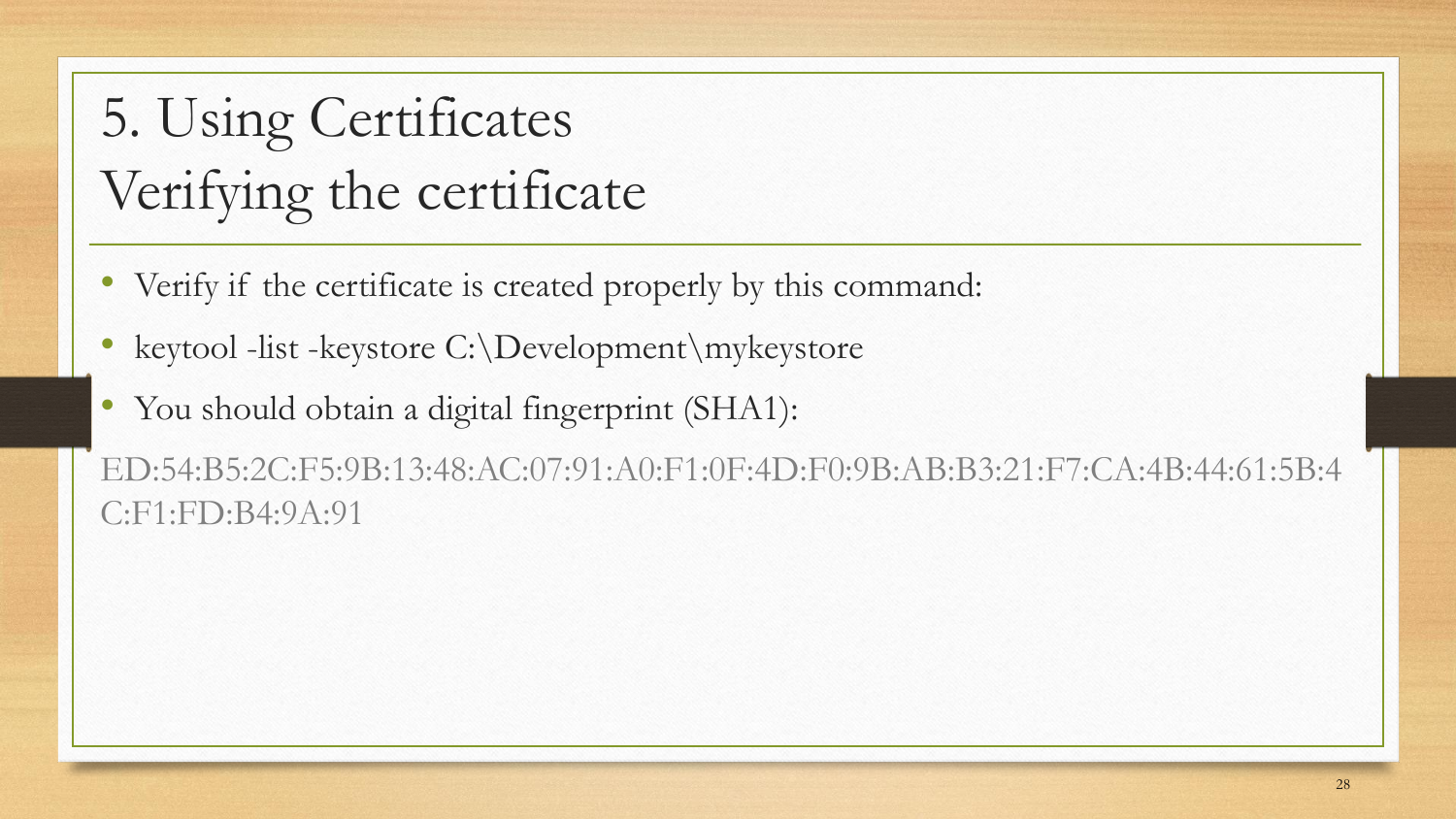# 5. Using Certificates Configuring server.xml in Tomcat

Uncomment and complete in server.xml:

```
<Connector
```
protocol=*"org.apache.coyote.http11.Http11NioProtocol"* 

```
port="8443"
```

```
maxThreads="200"
```

```
scheme="https" secure="true" SSLEnabled="true"
```
keystoreFile=*"C:\Development\mykeystore"*

```
keystorePass="restUserPasswd"
```

```
clientAuth="false" sslProtocol="TLS"
```

```
/>
```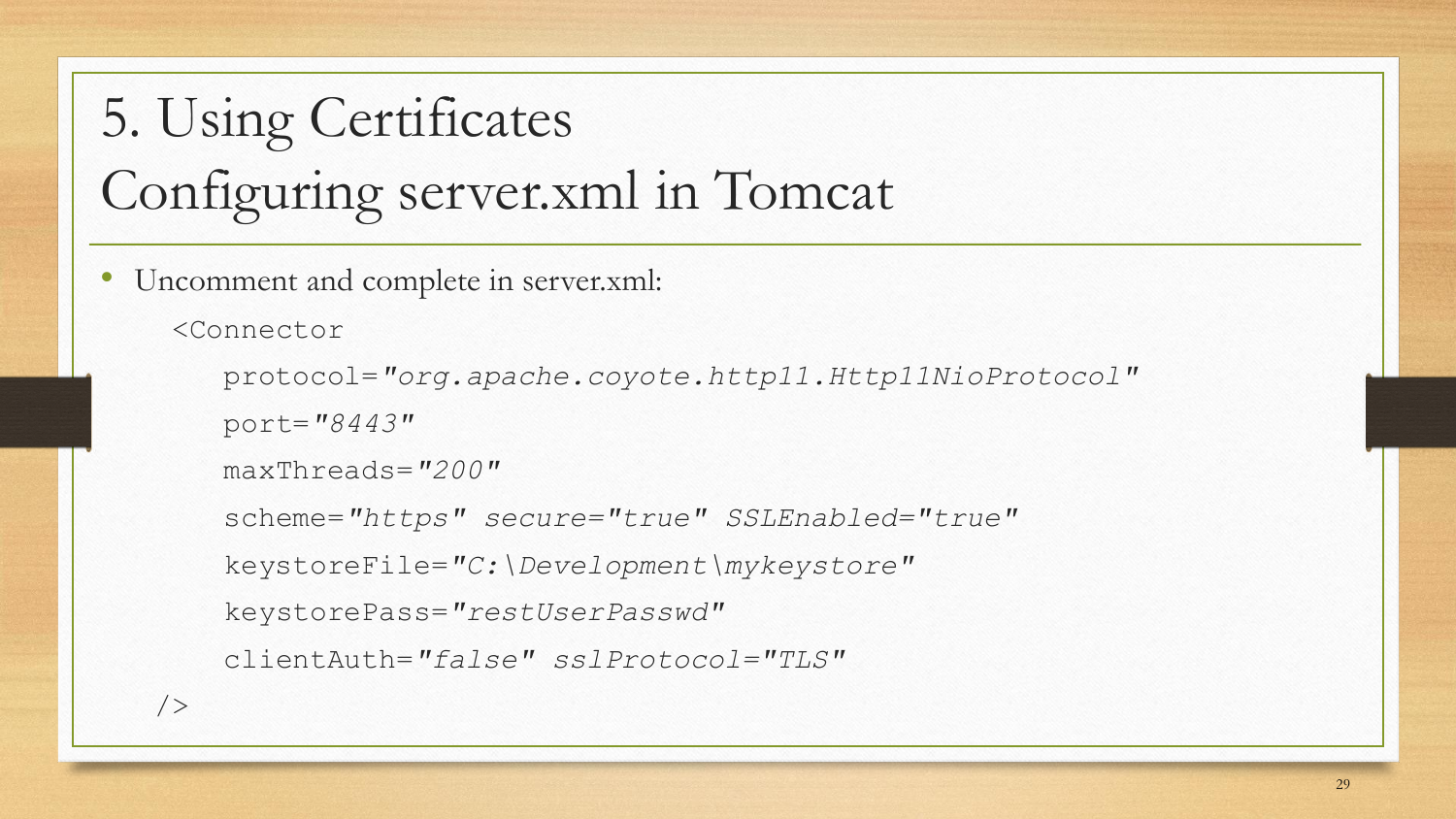# 5. Using Certificates Testing it

- **By default Autosigned certificates are not allowed in Postman**
- (Postman) File→Settings→General → SSL Certificate Verification OFF

- Test it with basic authentication
- You simply have to invoke through https and port 8443

| <b>SETTINGS</b>                                                                                                        |                                                                                                                    |                    |         |                                                                       |                    |        |                             |
|------------------------------------------------------------------------------------------------------------------------|--------------------------------------------------------------------------------------------------------------------|--------------------|---------|-----------------------------------------------------------------------|--------------------|--------|-----------------------------|
| General<br>Themes                                                                                                      | Shortcuts                                                                                                          | Data               | Add-ons | Certificates                                                          | Proxy              | Update | About                       |
| <b>REQUEST</b>                                                                                                         |                                                                                                                    |                    |         | <b>HEADERS</b>                                                        |                    |        |                             |
|                                                                                                                        | Trim keys and values in request body                                                                               |                    | OFF     | Send no-cache header                                                  |                    |        | OFF                         |
|                                                                                                                        | SSL certificate verification                                                                                       |                    | OFF     | Send Postman Token header                                             |                    |        | $\bigcap$ ON                |
|                                                                                                                        |                                                                                                                    |                    |         |                                                                       |                    |        |                             |
| <b>GET</b><br>$\checkmark$                                                                                             | https://localhost:8443/HeloWorld/demo/hello                                                                        |                    |         |                                                                       |                    |        | <b>Send</b><br>$\checkmark$ |
|                                                                                                                        |                                                                                                                    |                    |         |                                                                       |                    |        |                             |
| Authorization ●<br>Params                                                                                              | Headers (7)<br>Body                                                                                                | Pre-request Script |         | Tests                                                                 | Settings           |        | <b>Cookies</b>              |
|                                                                                                                        | (!) Heads up! These parameters hold sensitive data. To keep this data secure while<br>Learn more about variables 7 |                    |         | working in a collaborative environment, we recommend using variables. |                    |        | ×                           |
| Type<br><b>Basic Auth</b><br>The authorization header will be<br>automatically generated when<br>you send the request. | Username                                                                                                           |                    |         |                                                                       | restUser           |        |                             |
| Learn more about authorization 7                                                                                       | Password                                                                                                           |                    |         |                                                                       |                    |        |                             |
|                                                                                                                        |                                                                                                                    |                    |         |                                                                       | Show Password      |        |                             |
| Headers (5)<br>Cookies<br>Body                                                                                         | <b>Test Results</b>                                                                                                |                    |         | G.                                                                    | 200 OK 45 ms 161 B |        | Save Response $\vee$        |
| Preview<br>Pretty<br>Raw                                                                                               | Visualize<br>Text \                                                                                                |                    |         |                                                                       |                    |        | Q                           |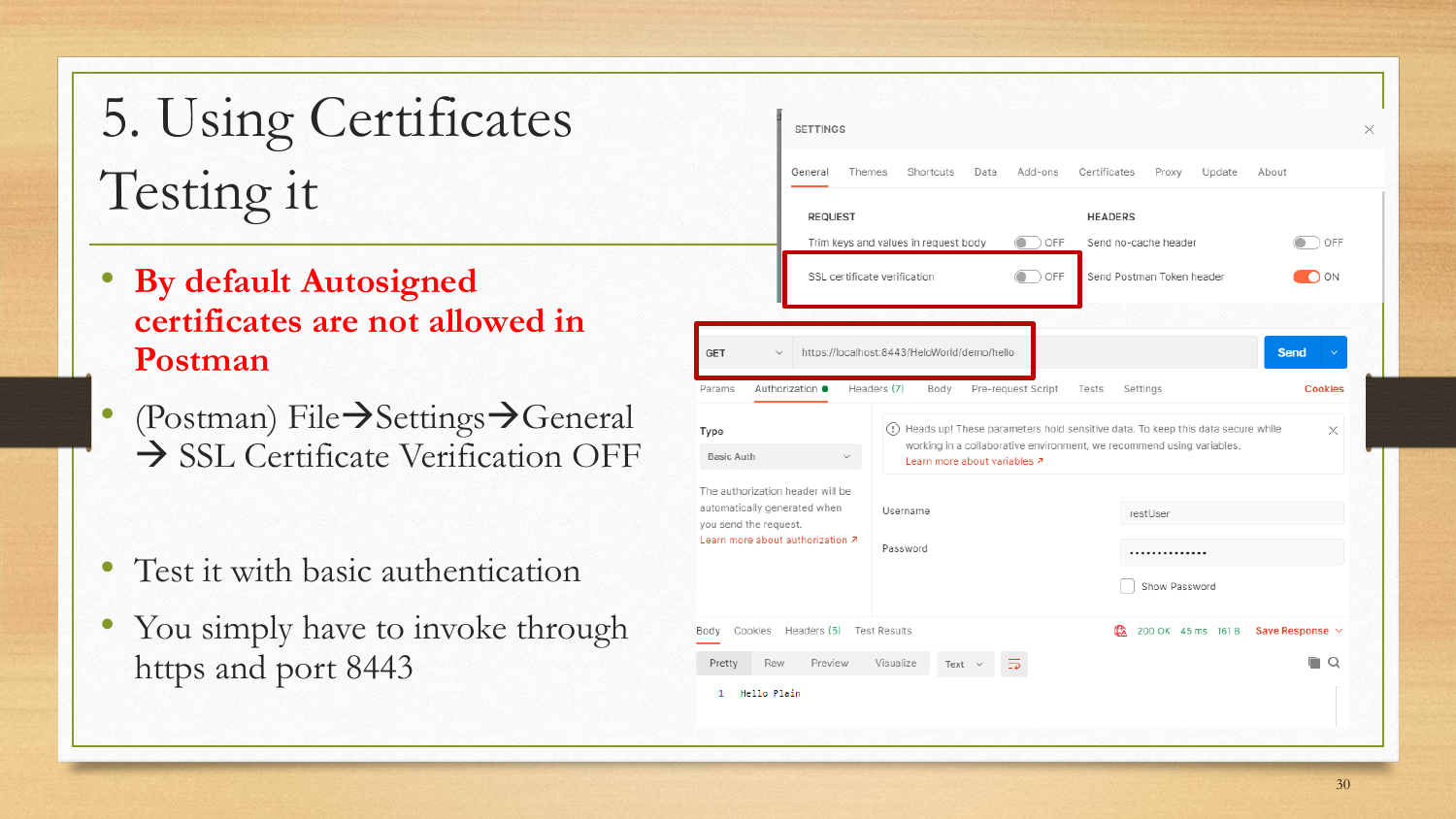5. Using Certificates Configuring web.xml

• **You can force it** in the web.xml:

#### […]

<auth-constraint>

<role-name>basicRestUser</role-name>

</auth-constraint>

```
<user-data-constraint>
```
<transport-guarantee>**CONFIDENTIAL**</transport-guarantee>

```
</user-data-constraint>
```
#### </security-constraint>

 $\left[\ldots\right]$